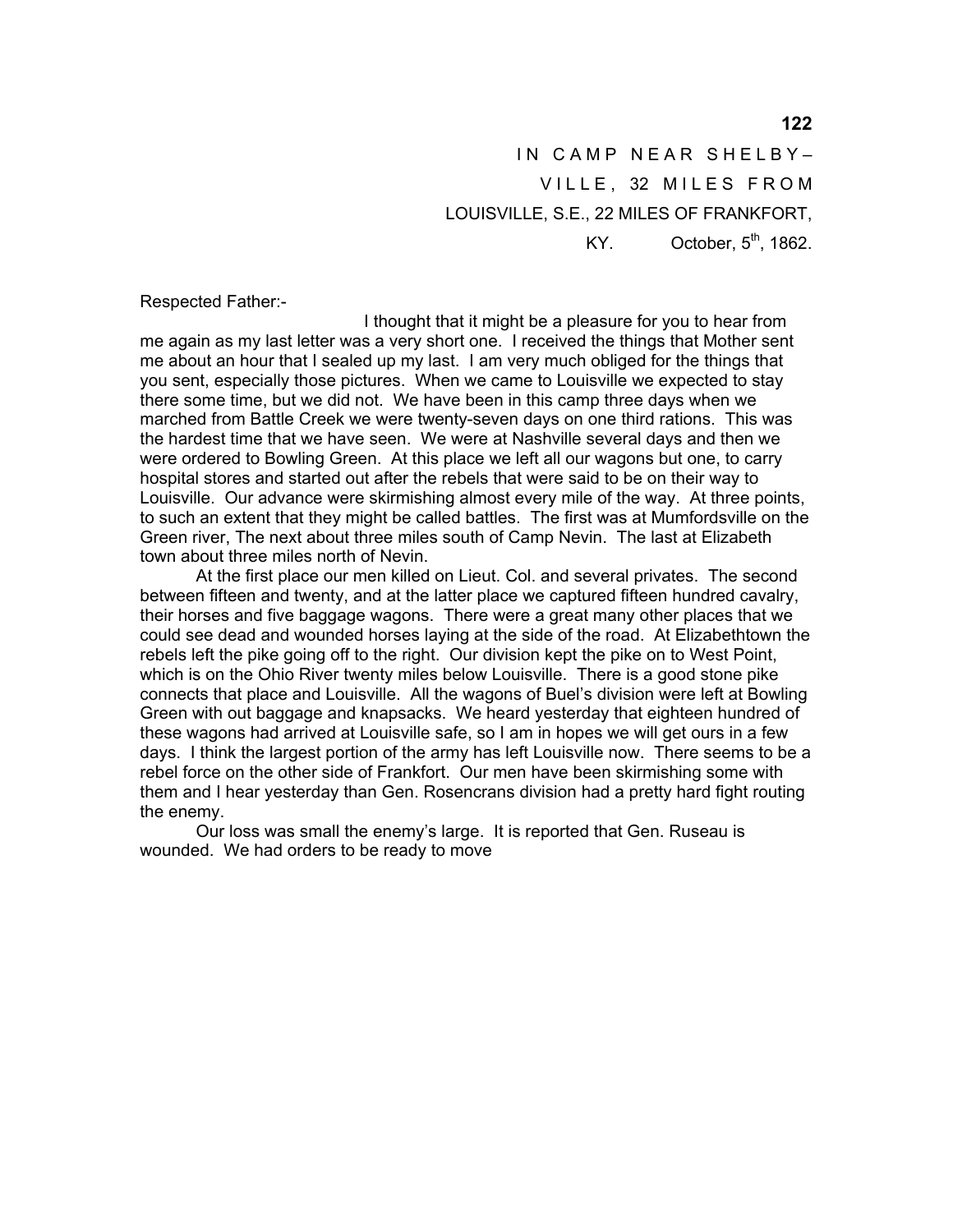at twelve o'clock last night but have received no marching orders yet. Expect them every minute. This seems to be a rather dark time to me. I did not expect we would ever have to go over our old track again, but it seems that Kentucky and Tennessee are the states that have the rebels in. There has been a report in camp that there was some prospects of a settlement. Have you heard any thing of it? If not what do you think about the war anyway. You cannot discourage me for one, so let me know what your views of it are. I have always been in the habit of telling as near as I could of the country that we have passed through. From West Point to Louisville the country is a very rich bottom. I never saw more stacks of hay in my life nor larger corn. The farms are No. 1 and are splendid ones. They are very large as a general thing. They all seem to be very wealth, and some are trying to enjoy it by having good buildings and every thing nice and handy about them. From Louisville to this place is a country that has been settled much longer and is more rolling. Farmers are all wealthy, do their farming well and have some as good herds of Durham cattle as I ever saw. Also splendid blooded horses and a goodly number of sheep, and hogs without number. They raise good clover and wheat.

 This county is nearly equal to old MOLLY STARK. Shelbyville is not any larger than Salem. It has several good churches three good seminaries, one expressly for females. Never did we pass through a place where there were so many flags and handkerchiefs waved at us. It is certainly a strong Union place.

 I think this a striking example of what education does for a community. Our battery was paid off a few days ago, but I happened to be away and did not get my little \$52.00. There will be so much the more when it does come. I have plenty to use.

 The old soldiers made a good deal of sport of the last recruits. Call some fifty dollar men, others one hundred men. Some of them got to telling what a hard time they had, marching six miles in one day through the hot sun with nothing to eat but soft bread, boiled ham, potatoes, rice sugar, molasses and coffee. After hearing their complaints one of the old boys stepped up to them and told them he knew what soldiering was when he had marched thirty miles on half rations and then had nothing but flitch, coffee and cracker. Crackers that had been baked not less than four months. We generally had to butcher our meat after we got into camp, then to top it off he opened his shirt and picked off the boy lice about half an inch long. and showed it to him telling him he knew nothing about soldiering yet.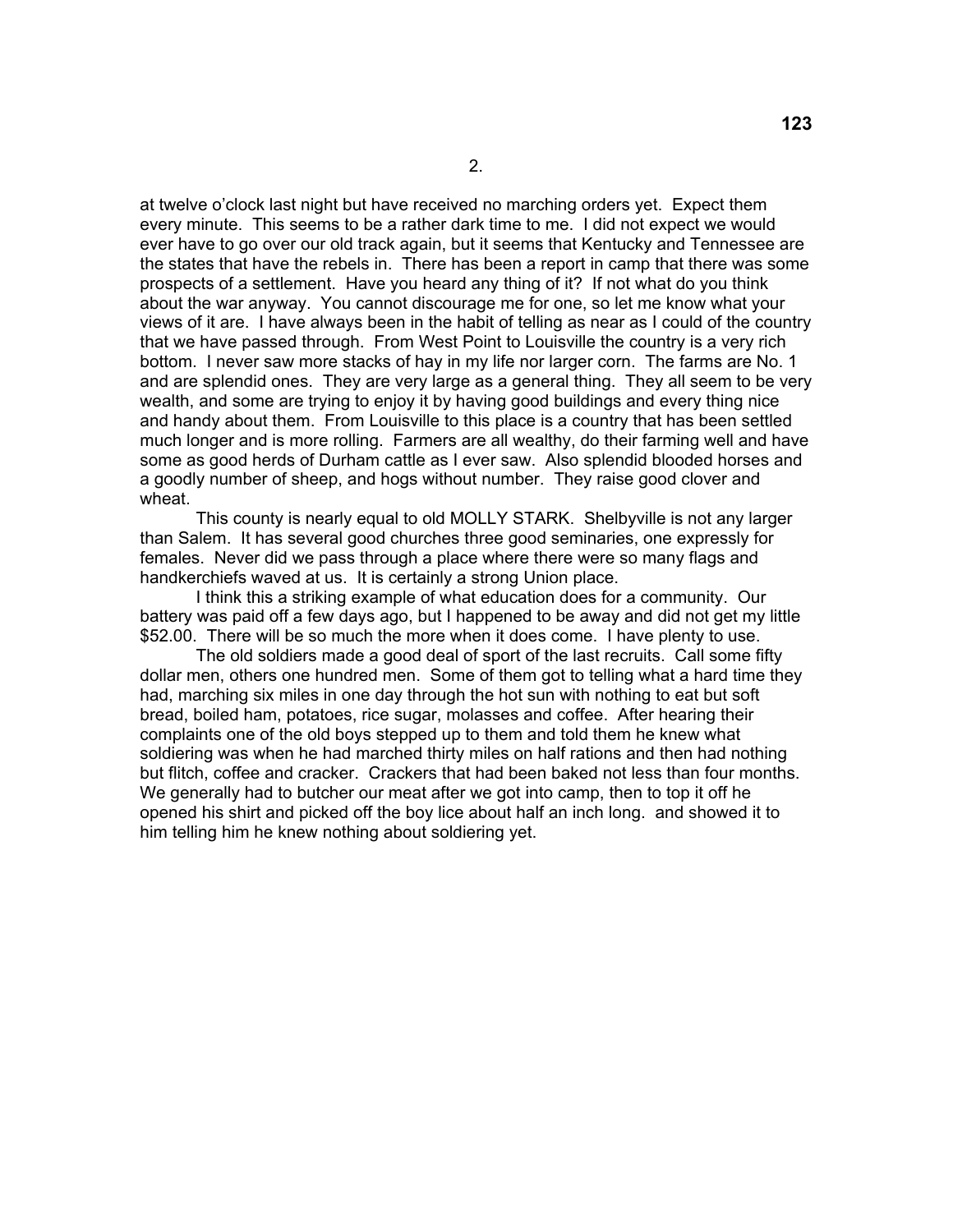yet. Don't you think the poor fellow felt down his back then. Write as often as you can. No more at present.

From your son,

A. S. Bloomfield

Direct your next to

 Louisville Kentucky, **McCook's Division,**  $6<sup>th</sup>$  Brigade, in care of **Captain Goodspeed.**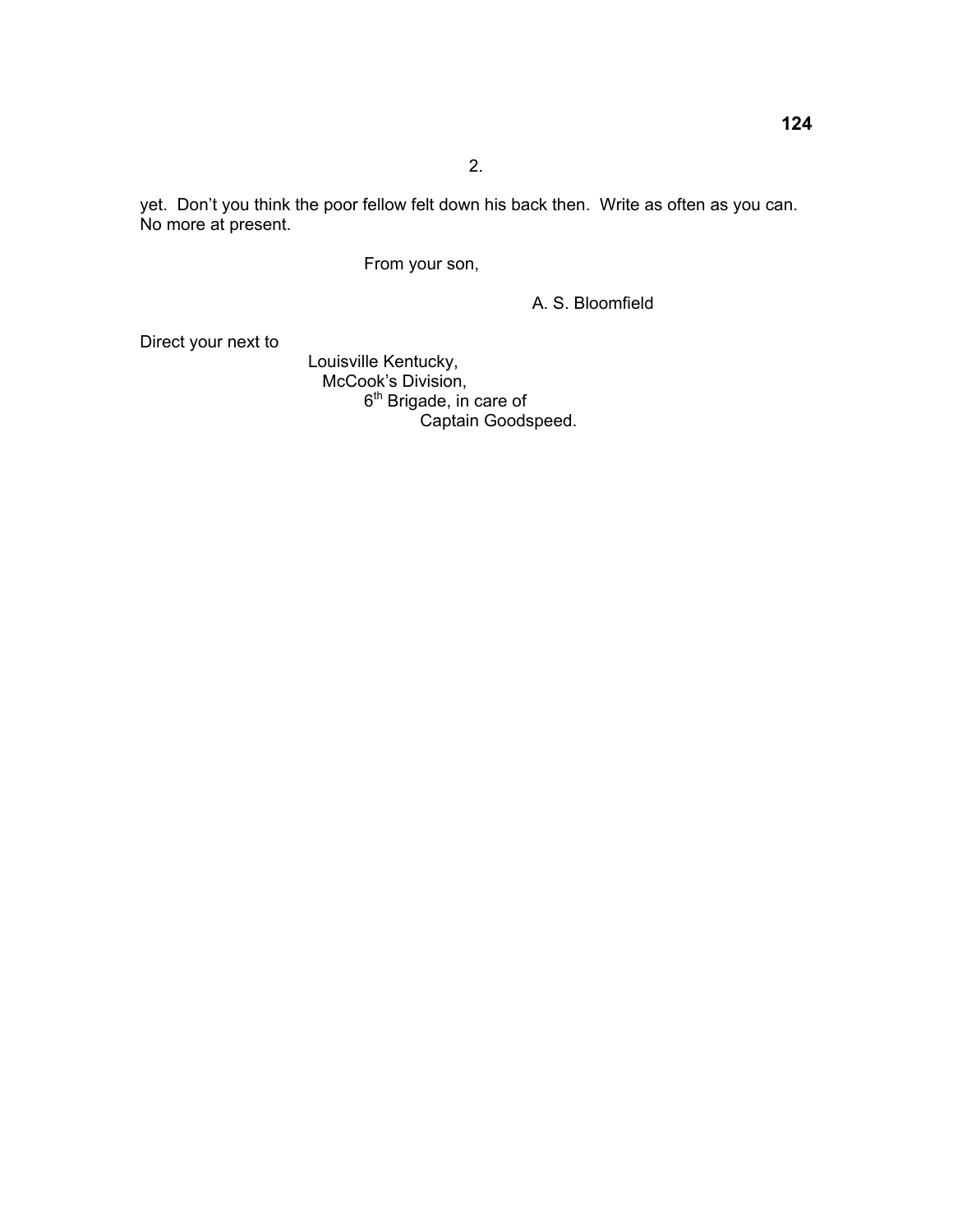## CAMP FOUR MILES SOUTH OF CRAB ORCHARD, 109 MILES FROM LOUISVILLE, October, 17<sup>th</sup>, 1862.

Respected Father:-

 Lieutenant came around about a minute ago and said there was a chance to send out mail, and thinking that you would be very anxious to know how I am, as you have heard of the fighting in this part of the state by this time. On the day of the hard fight at Perrysville we were on a forced march to reinforce them, but the rebels knew of our plans and they sent a pretty strong skirmish party after us in your rear to hinder us as much as possible. We had to put our baggage train in front and twice we had to halt and give them some of our canned fruit, and occasionally a shell. There was but one man hurt in our battery and that was by accident. The gun went off before No. 1 had withdrawn the ramrod. There were several infantry and cavalry killed and wounded. Perhaps ten killed and thirty wounded. We encamped on night on the battle field. This was a great deal harder fight than Shilo was according to the number engaged. Our force was ten thousand, the enemy's thirty-two thousand. They had three batteries to our one. They lost the most men. Major Cotter was taken prisoner but is paroled. The rebels are laying on the field rotting yet. I heard the xx citizens were burning them. Our men were all burried. We have been after them in full chase. This is the ninth day that I have heard cannonading in this division. It is in the rear of the main army. Our advance is twenty miles ahead and they have taken lots of prisoners. Nearly every house along the road is a hospital. Our men shell their rear day and night so they cannot get very much rest. I heard that the 19<sup>th</sup>. Ohio suffered heavy loss in the late battle. I have none of the particulars about the wounded and killed. Please send them if you have heard. We have halted today to get our provision train up. We are drawing three days rations again and I expect that we will be off again in a few hours.

From your son,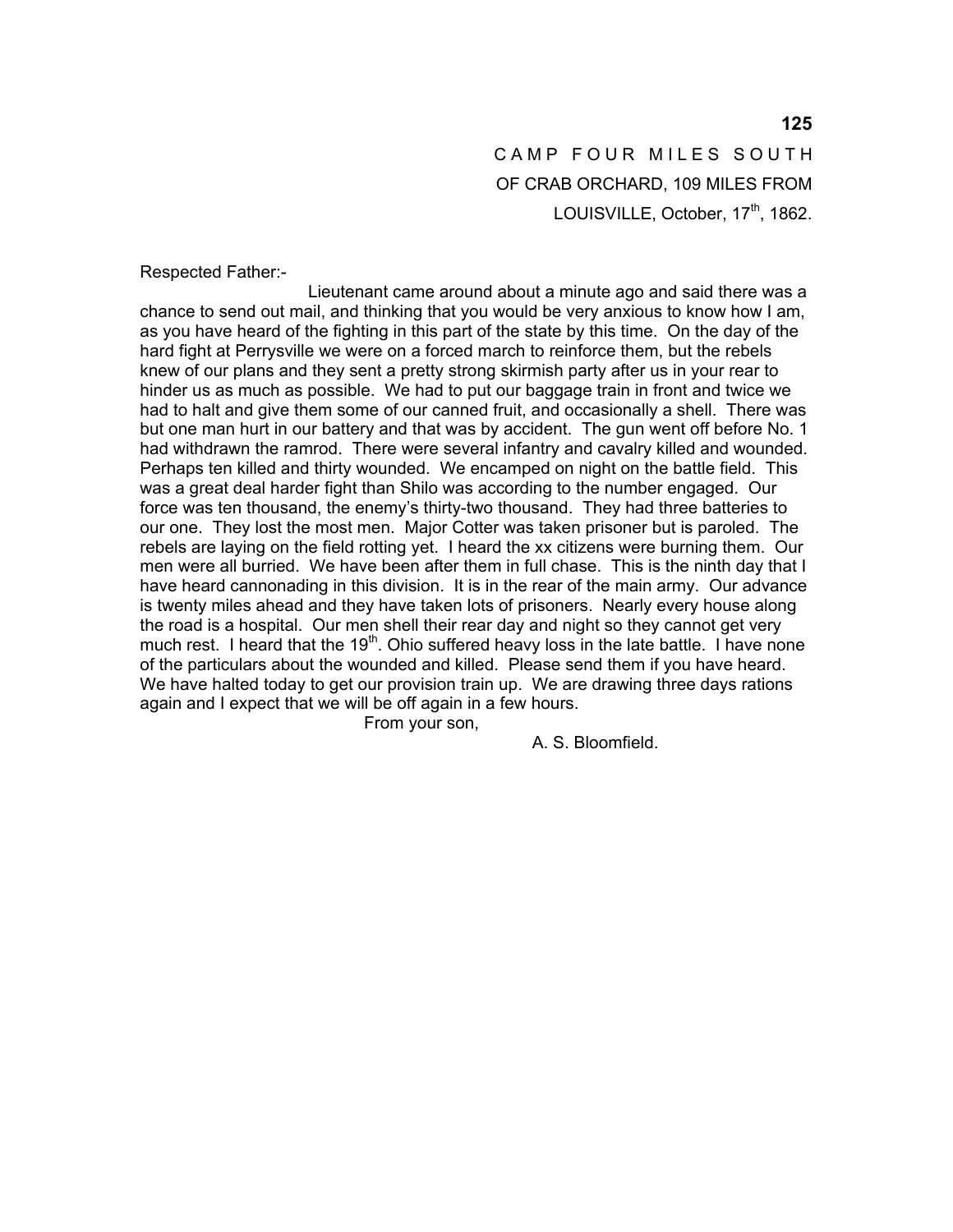CAMP AT LOST RIVER 4 MILES SOUTH OF BOWLING GREEN. Nov. 1st, 1862.

Respected Father:- Received your welcome letter a few days ago when we were on the march. I also received two from Celestine about ten days ago. We have been on the march for about two weeks and I think we will go on to Nashville in a few days if not further. Some think we will winter at Huntsville, Ala. We have halted here to draw clothing, horses, mules, wagons, etc. Four of our wagons were taken by the rebels. They were in a train of eighty-one, which was attacked by 500 cavalrymen after night. The wagons and their contents were burned, and the mules and horses were taken. There were ten of our boys along. There have been forty-three boys out of his battery taken prisoners. Our quarter-master is among them. The train was taken about twenty miles from Lexington Kentucky. We have not gotten our knapsacks xx and overcoats yet; also we are minus our tents yet. We expect them soon. We can now see the effects of not having a good Captain. He is not half as good as Capt. Cotter's old clothes would be stuffed full of straw. We have some good Lieutenants who wish to do their duty. One week ago today we had as deep a snow to fall as we had last winter, except one. We came very near suffering this time for want of clothes and tents. I think the fighting is played out in this state gain. It seems to make the people in Ohio to squirm some xx when the draft came off.

 Was sorry to hear of Uncle John being drafted for he is not a man who could stand a soldier's life. I am in hopes that they will hang old McGregory and every other man that opposes the draft. It will take men to put this rebellion down and one man is no better than any other. I think there will be a change in the programe after the first of January. We are under the impression that Gen. Buel has been relived of his command, which is perfectly agreeable to this division. He was an old traitor and a scoundrel in the eyes of his army. He has his range shot off by his own men at one time. From what I have heard from home it has been unusually sickly for the last fall. I think the health of the army is improving. I have gained my health so that I am able for an ox. I should like to know what Uncle John had to give for a substitute. I hear of some offering as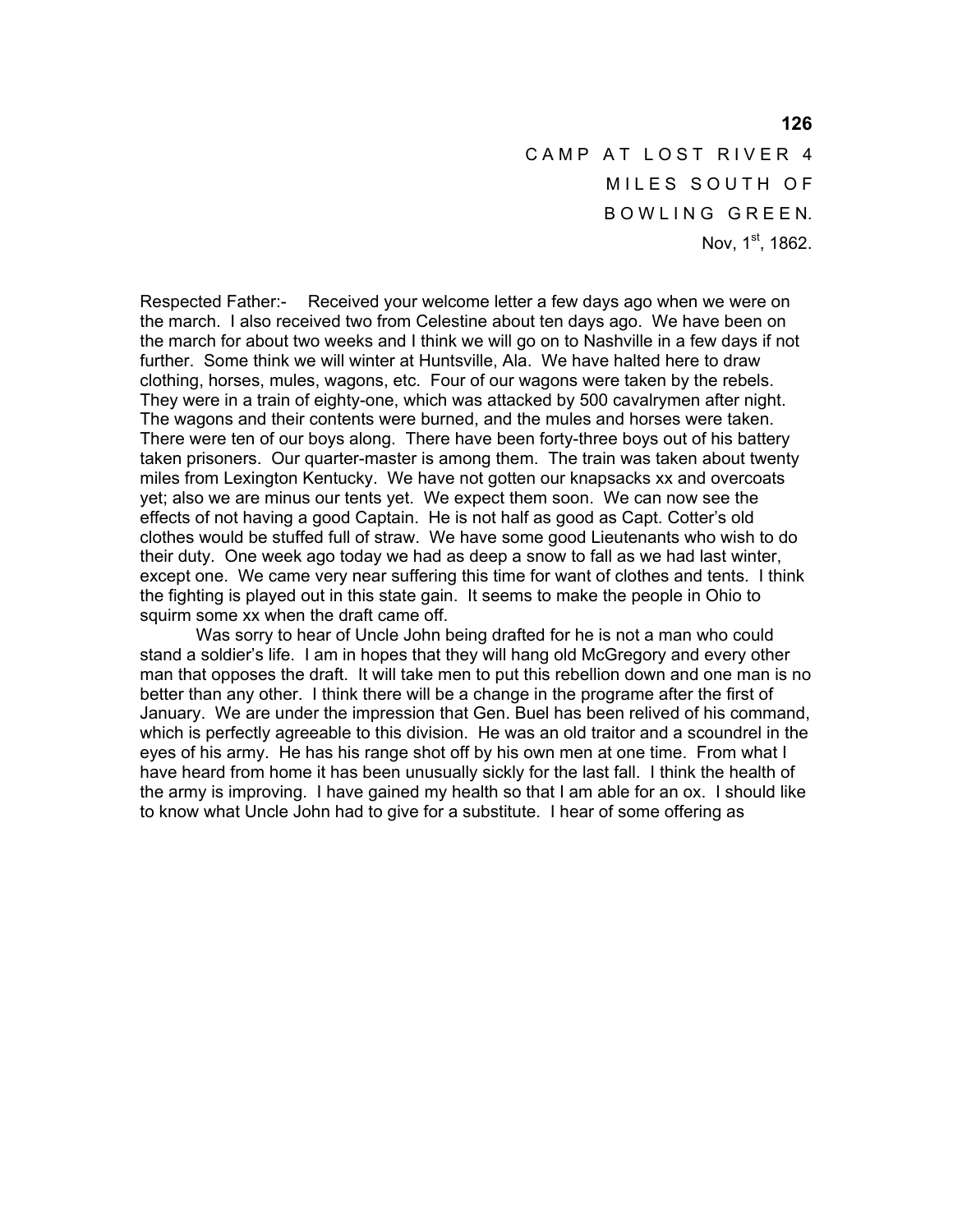high as \$1000.00. Mike Fox wants to know something about John. I think he will be apt to hear from him very soon. I expect they have been like us on the march. I could not get a chance to write. The last time I saw him was at Louisville. He was all right then. Alpheus Unger was left at Louisville in the hospital. I do not think he will ever be fit for duty. I must bring this to a close for I wait to wash today. It is likely we will march tomorrow. I shall write more when we get in camp.

 Tell Thomas to make another break some day or he will forget how to write. Charlie says stick in a few words for him. He is well and ready for his ration of flitch and hard tack every time. May be you would like to know what he is doing now. He is coming the nail game over the body lice.

We all take a very active part in that game.

Your son,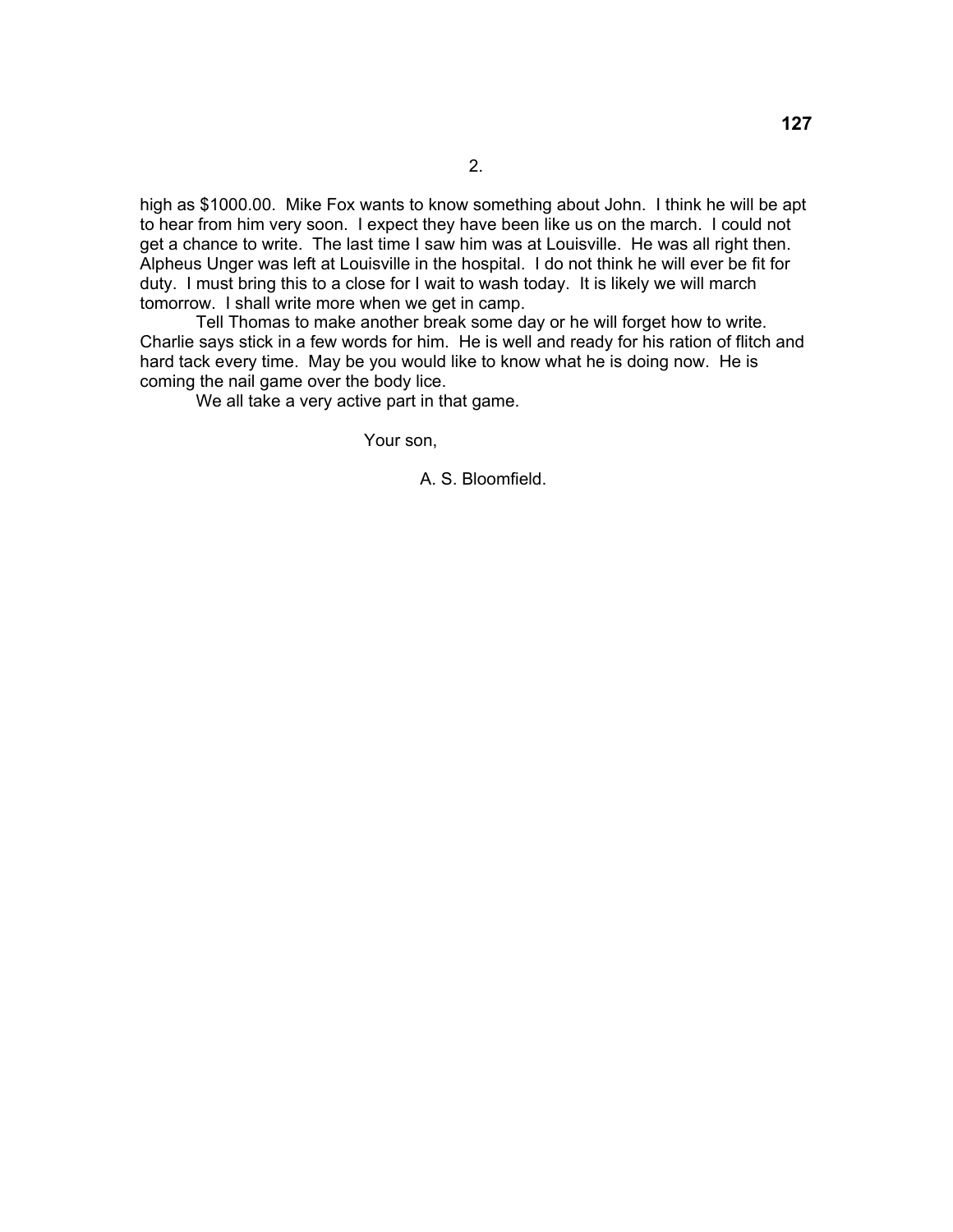CAMP AT LOST RIVER, NEAR BOWLING GREEN. Nov, 4th, 1862.

Respected Father:-

 I wrote you to on the last day of last month but felt it my duty to write again, as we have lost one of our comrades very unexpectedly. I suppose the dispatch announcing the death of Asahel Nash has reached you before this time, as it was sent yesterday before noon. I will try and tell you how he was ill. He first took the disease in camp at Battle Creek about two months ago. He did not have it very severe. Was able to walk around all the time, and when we left he marched with us and has continued to do so all through eastern Kentucky although the doctors and some of the boys advised him to go to the hospital, but he felt determined to go with us. On our last march he drove one of our baggage teams some of the way, and after we got here about four days before his death he took some cold and it seemed to have settled in his neck, as he complained of having a stiff neck. His hands also cramped him for several days. All of this time he was going around camp. On Sunday he went to the Springs, distance of a quarter of a mile, and brought a coffee pot full of water. This seemed to fatigue him very much but when dinner was ready he ate as hearty a meal as usual and was sitting around the camp fire with us until bed time. Just a few minutes before he went to bed I asked him how he felt. He told me that he thought he was some better. He went to bed with Abraham Fiffer and told him that if he should waken up in the night and find him uncovered he should cover him up again. At half-past four in the morning yesterday (Monday morning) Fiffer waked up and inquired of him if he was cold. Receiving no answer he felt of his hands and found them very cold. He then called the rest of the boys and told them he believe Asahel was dead. They lit a candle as quickly as possible and found him dead. He must have died very soon after going to bed. He lay on his right side, his right arm lying across his breast, the left lying on his side. We do not think he ever moved after going to bed, and from all appearances, he died without a struggle. I could hardly believe my own eyes that he was dead, for he looked more as if he was asleep. We have done the best that we could for his friends, and that was to send him home. We could not get permission for any one to go with his body but got the chance to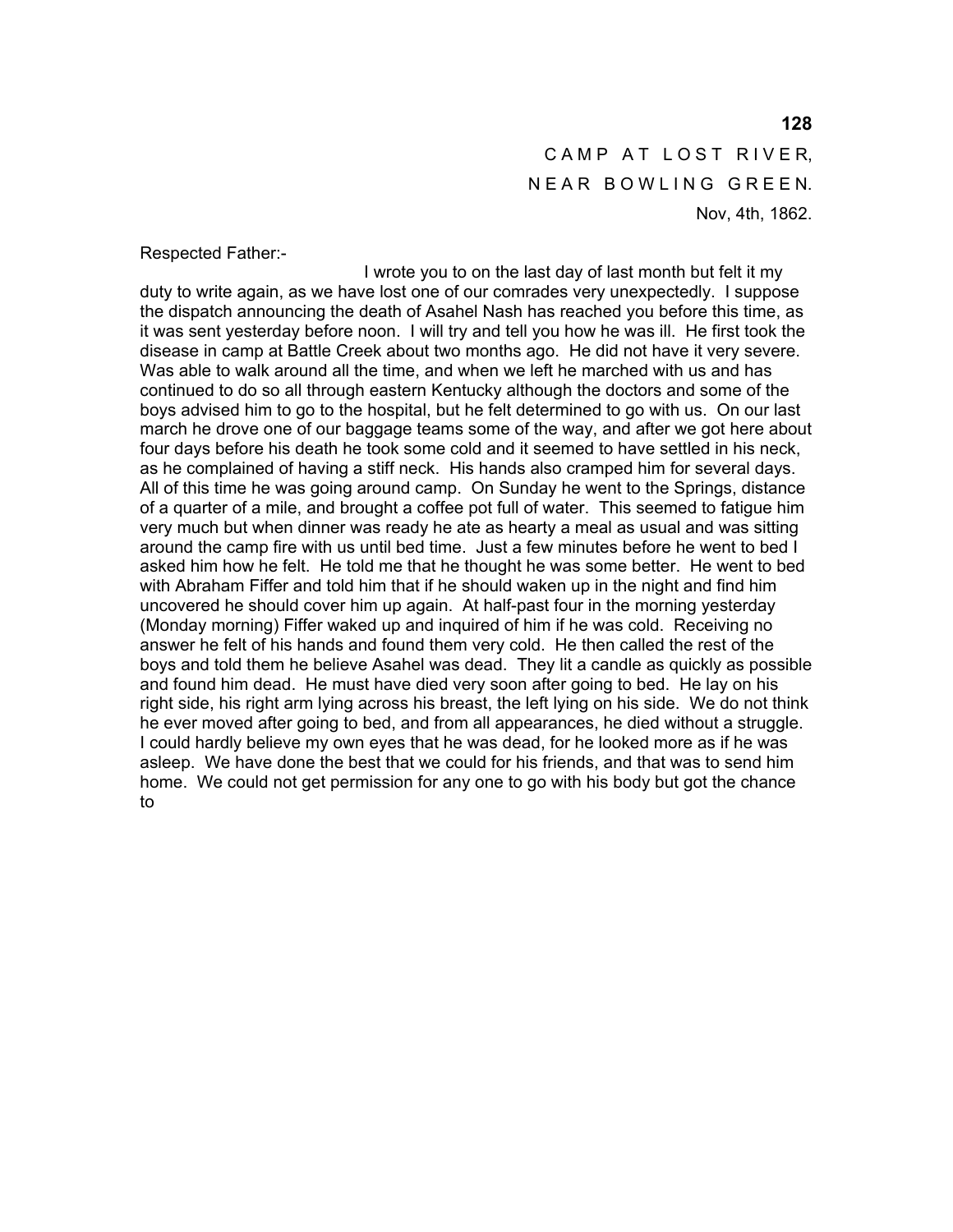send it by express. We did all in our power to get a metallic case but could not. So we are getting a zink one made. It leave here today at eleven o'clock. The corpse is with us (L. B. Maxwell, F. Knapp and myself) at Bowling Green. We all feel as though we had lost a friend and as true a one as ever lived. He was well thought of by every one in the camp. He always did his duty and even more than was his share. This is what war does nad it is heartrending to see how many of the young men have laid down their lives for their country, both by disease and on field of battle. If it had not been for this rebellion they might have been living happy and useful lives. We have written the particulars concerning Asahel to his father and mother. We are going to send it inside of the outside box, though they may not open it. It would be impossible to get one there by mail before the body.

 The rest of the boys are as well as usual. We do not know how long we are to stay here. From what I can learn the troops at Nashville are very hard up for something to eat. We hope they may be relieved soon for the railroad is nearly open. From what I can we expect a very heavy battle in eastern Virginia soon. My prayers are for a Union Victory and a big one. Write as often as convenient.

Good bye,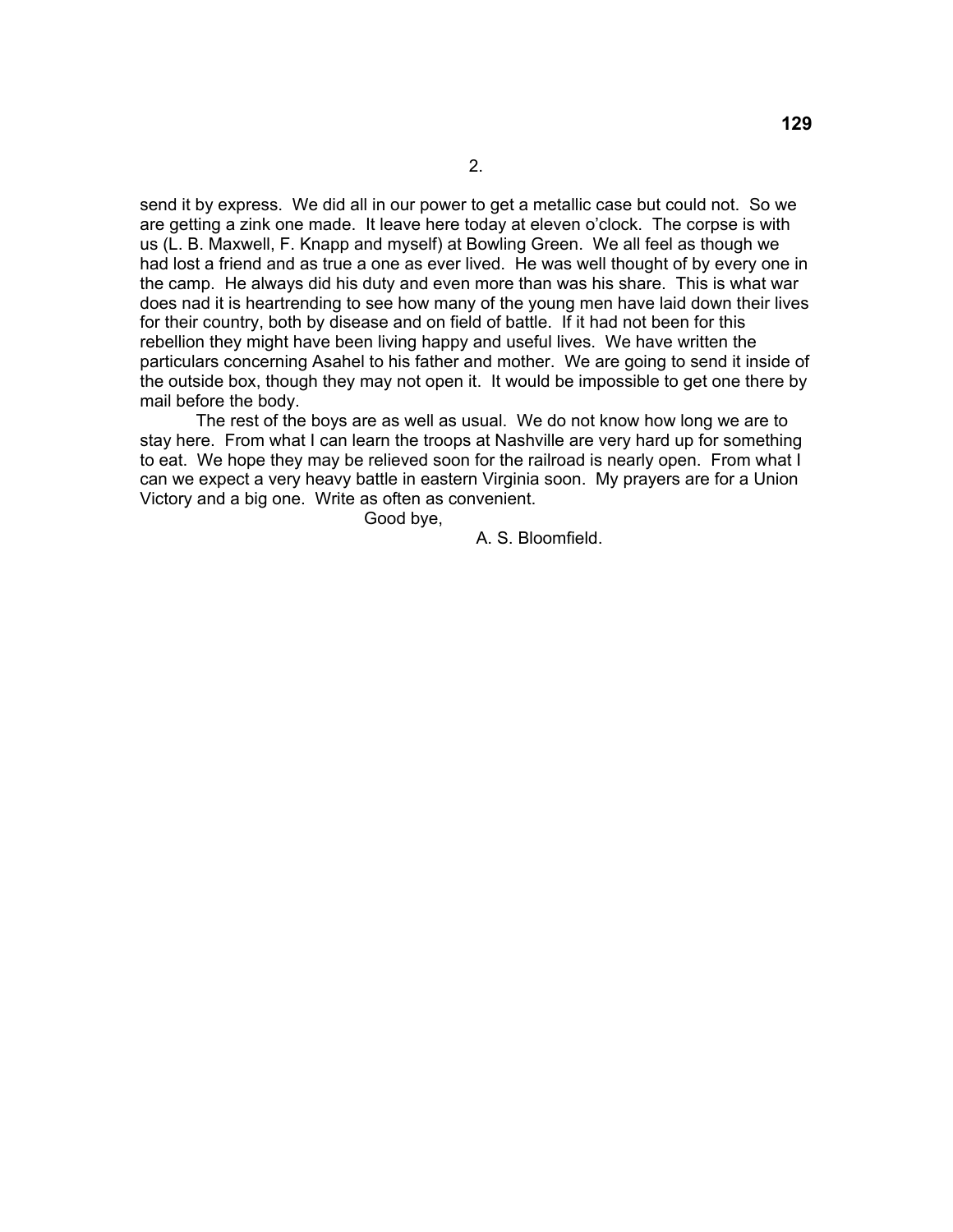CAMP AT TYREE SPRINGS 22 MILES N.E. NASHVILLE ON THE LOUISVILLE & NASHVILLE PIKE. Nov, 9th, 1862.

Respected Brother:-

 I felt this morning that I might interest you by writing you a few lines, as it is something I have not done for some time. I have the best of health at present. There is but one section of battery here, that is two guns Nos. 1 and 2. The rest of the battery are at Nashville, so you can see I am not with the Randolph boys, but none the worse off on that account. We are with the 89<sup>th</sup> Illinois. They belong to the  $6<sup>th</sup>$ Brigade. They are called the Railroad regiment because they are all railroad men. We are left here to guard the tavern an watering place for the supply trains. The house is to be used for a hospital. The cards do not run any farther than Frankfort. This has been a noted place in its day. The house is a frame, two stories high and with a double porch the whole length which is between three and four hundred feet., besides there are two wings each over one hundred feet long and the same height. I wish you were here to see what any army does to a country when they encamp. This is only on case among a thousand. When we went through here last spring nothing had been molested. There were plenty of outbuildings, a park around the house of eight or ten acres that was covered with shrubbery, nice walks, good board fences, a garden of several acres, grape bowers, and a young orchard of fifteen or twenty acres. Now, how do you think things look? Among the buildings there are but two left. They are the house and the barn. Every rail has been burned for miles; every board, gate and eve the gate posts have been cut down. Cavalry have tied their horses to the trees and they are now broken down. Some of the shade trees have been cut down for wood, or the out buildings have been torn down for wood. We have our battery park in front of the house. We keep our horses in the barn, so you see the  $89<sup>th</sup>$ . and our regiment run this shebang now. The first night we were in camp here some one set the house on fire, but it was put out. Morgan and his forces have been in this vicinity for some time. We have been expecting an attack from his cavalry. We keep our horses harnessed every night. Some of his cavalry have been picking up some of our straglers as they were going through. We drew our tents on the fourth of this month so we have a decent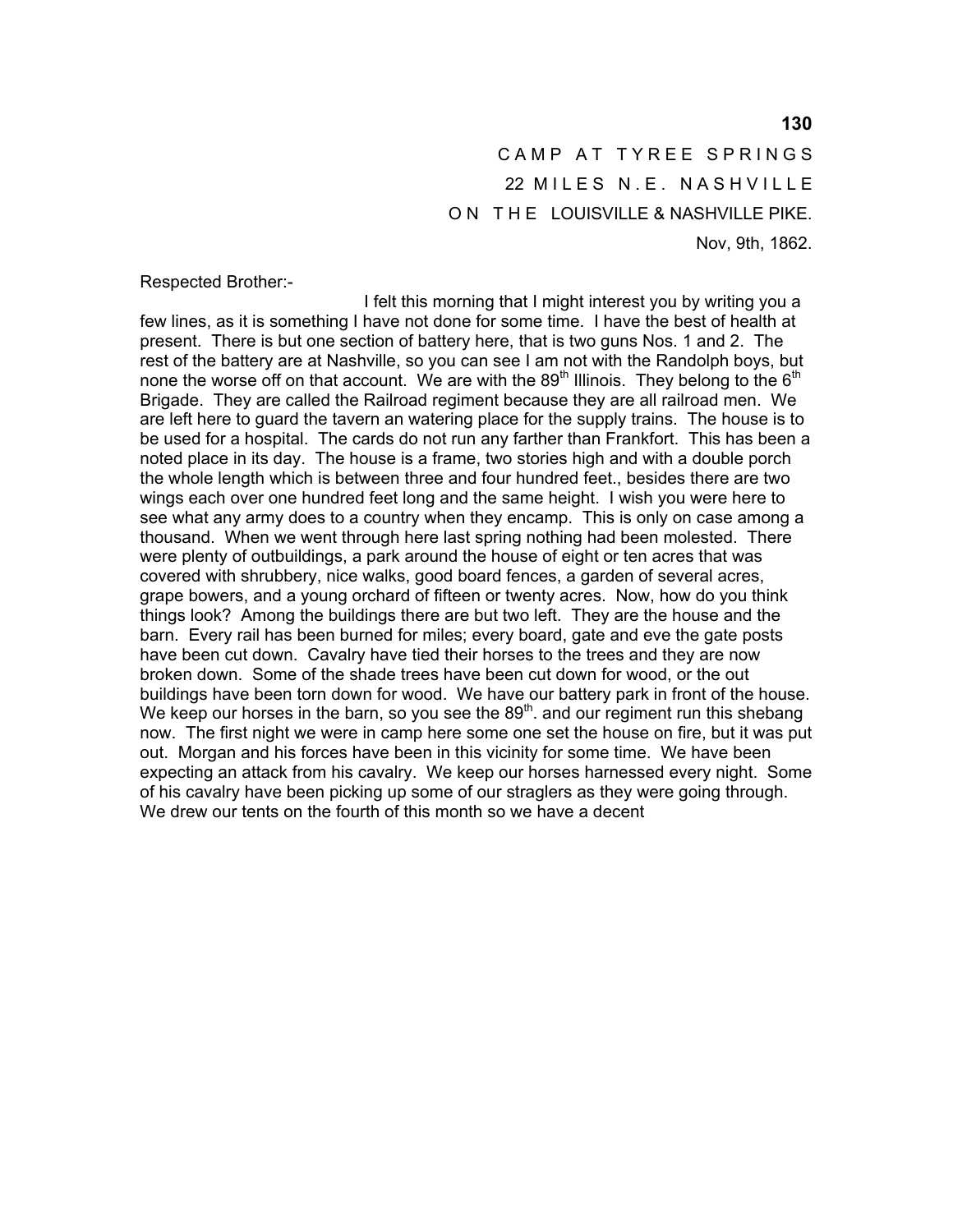place to sleep now. We have plenty of blankets but no overcoats. It is very dry here and dreadfully dusty marching. It is what I would call very nice winter weather. It freezes almost every night. I expect you have pretty cold weather by this at home. I know it is so cold here that I have gone to bed to keep warm, so here I lay writing.

 I suppose you will be going to school pretty soon, and then you will have time to write me a long letter. We have to forage for everything our horses get. Yesterday our boys were out after corn and got 16 chickens. General McCook tells us to take everything within fifteen miles if we want it. We have all of fresh hog that we want. I cannot say how long we will stay here. Have not received a letter from home for some time. Our mail will go to our brigade and then be sent to us, so it will be delayed some.

 I suppose you have received a letter that I wrote after Asahel's death that had all the information concerning him that I could give. I suppose you have seen by the papers that Buel has been removed, and who took his place. Lieut. Belding of Rootstown has command of our section. He is will thought of by all of the boys. I have to write some for Charlie today.

 Write as often as convenient for you will have something to write about now, for the long winter evenings are coming and the evening's schools will afford some amusement.

No more at present.

From your brother,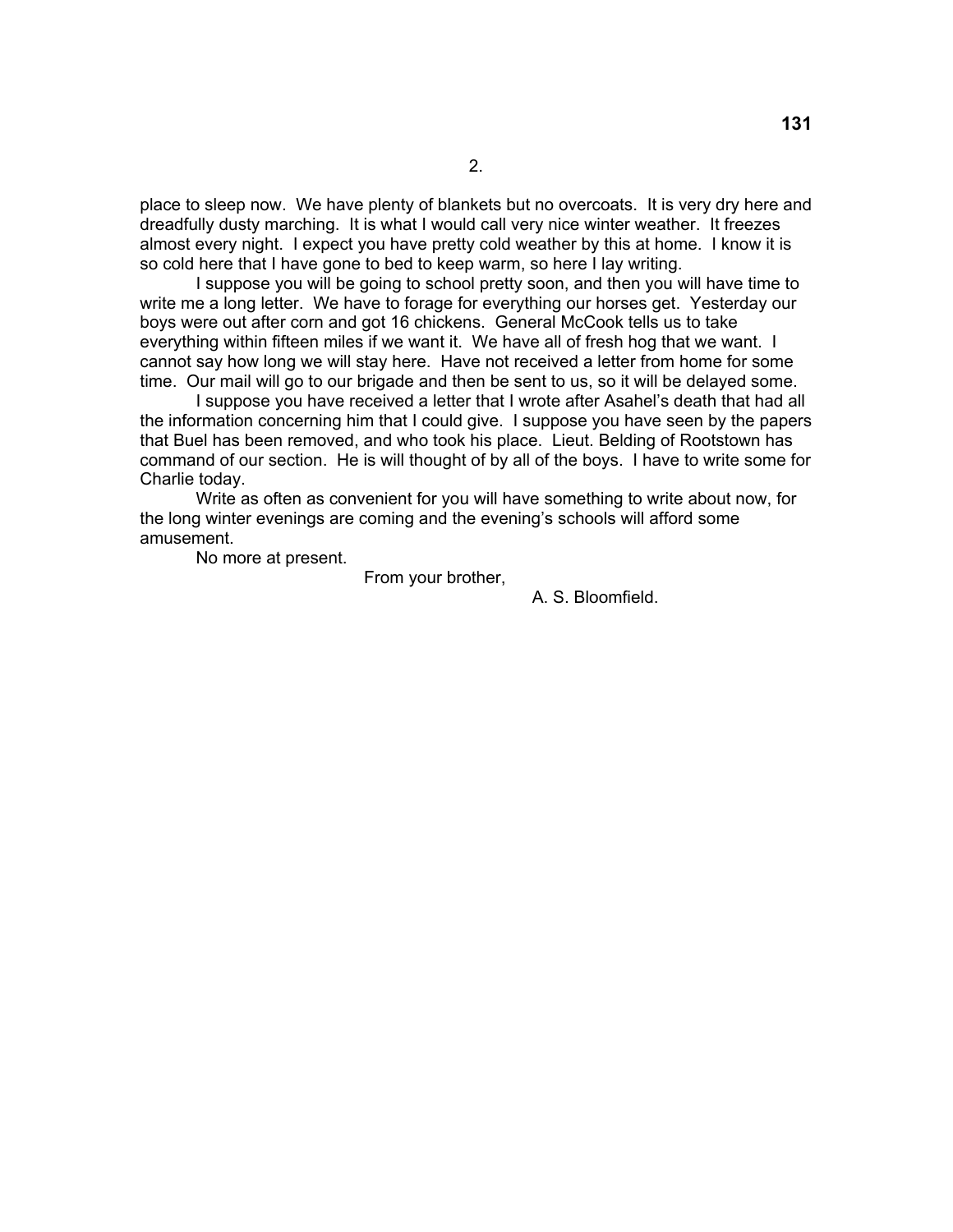Nov, 11, 1862.

Respected Nephews in camp:-

 Your telegraph dispatch dated Nov. 5-came to hand by mail to Baltimore, Thursday the  $6<sup>th</sup>$ . about forty-eight hours after his remains arrived at Alliance. Was sent by the way of Pittsburg. Secris and William Nash were in Alliance waiting to bring him home Saturday; about half-past three in the afternoon he arrived here.

 W have no language to express our heartfelt grief but believing you to be sharers with us I will leave it and try to find words that will give you a faint idea of our gratitude to you for your noble deed of kindness to us.

 I hope you will be favored with a speedy and brilliant victory over the enemy of our country and return to your homes and kind friends in the vigor of youth and live to a good old age while the flag of liberty shall wave undisturbed over our entire land.

 I had never thought there could be so much respect due to a private soldier of the U.S.A. as there was paid to him in this community. We got black velvet and covered his coffin and lined it with white muslin around the head. Trimmed it with black lace. Talked some of putting on a white shirt bosom but did not. Buttoned up his coat that it might show to this community that he was a solider of this country. The funeral was attended on the Sabbath at one o'clock P.M. Mr. Browning of Urbana attended with us. Some tell us that it was the largest funeral ever held in Baltimore or vicinity. The house was filled to over flowing and many went home. I am told there was seventy five wagons and buggies. The first hymn was "How vain are all things here below". Then an appropriate prayer. Some old men said it was the best they ever heard from the lips of man, and in it you were remembered.

 His discourse was founded on this question "Does the state of our country require the sacrifices that are made to free it". He then went on to show that it did with language most clear. It was considered very appropriate and also patriotic and truly republican in every sense of the word.

 We want you to write all you can about Asahel. Did he have a cough? Had you gotten your tents? He said in his letter of the  $17<sup>th</sup>$ . that he had not slept under a tent since June.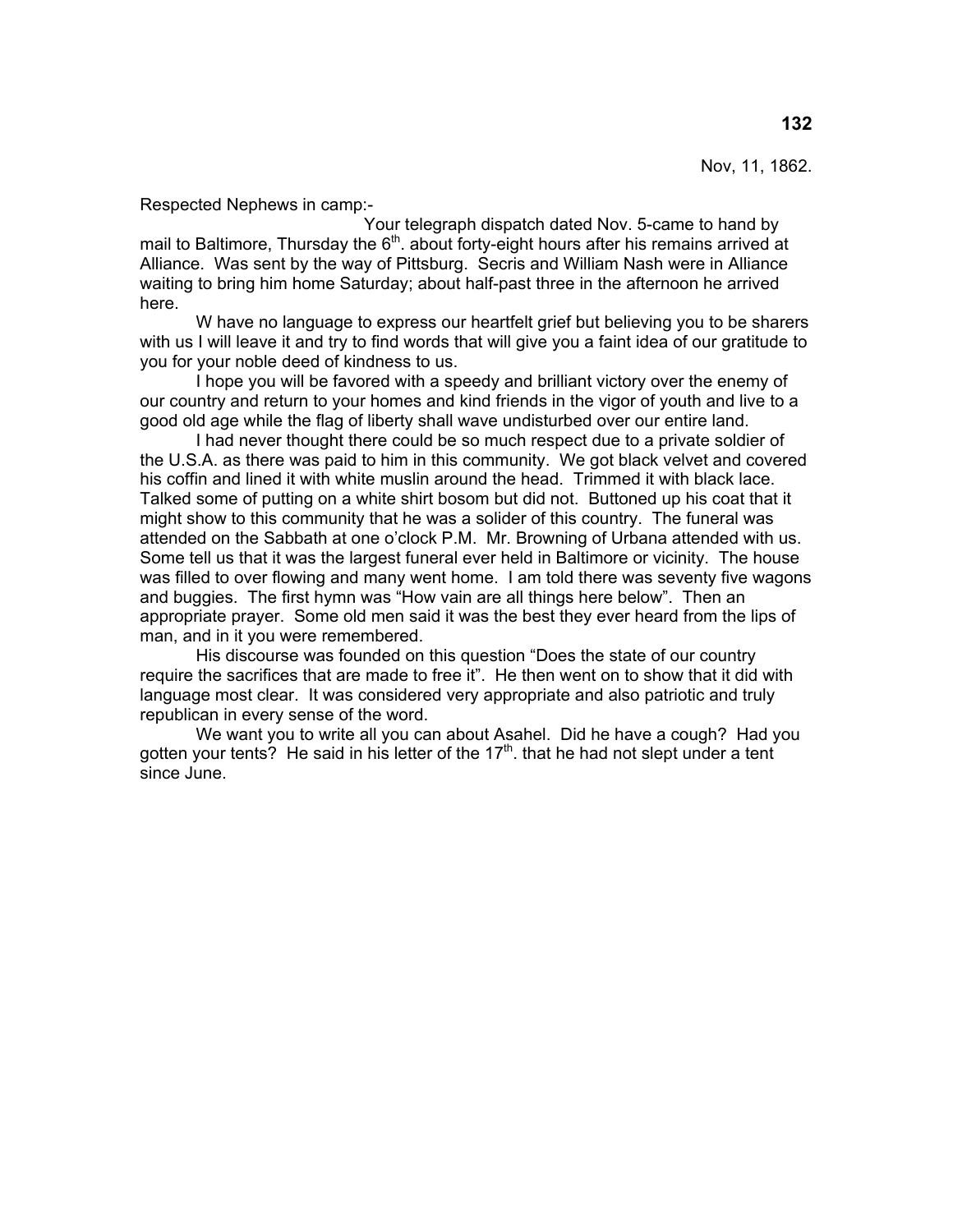Could he have gotten a furlough to come home? Did he talk of trying? How were his morals? It is a poor place to improve good habits. When he was here he was called a model young man. No one has any thing to say against him. They all appear to love and many were the tears that were mingled with ours at his burial. They have said since that they never attended a funeral were every body cried like they did there.

 Truly it was no ordinary funeral. He was a soldier of 1862 to be laid in the family burying ground and I hope you may be permitted to visit the little mound of earth.

 Don't think me childish. I love an affectionate and obedient son. You will get letters from others. They will tell you other news from your own country.

 My health is fairly good. Dr. Under is quite sick. Mr. William Whetstone is no better. Nothing of importance in war matters. Am glad Buel is superceded. Aint you?

 I must close. It is late and the house is getting cold. We all join in our love to you.

E. and E. Nash.

To—

A. S. Bloomfield. L. B. Maxwell. R. J. Crockett.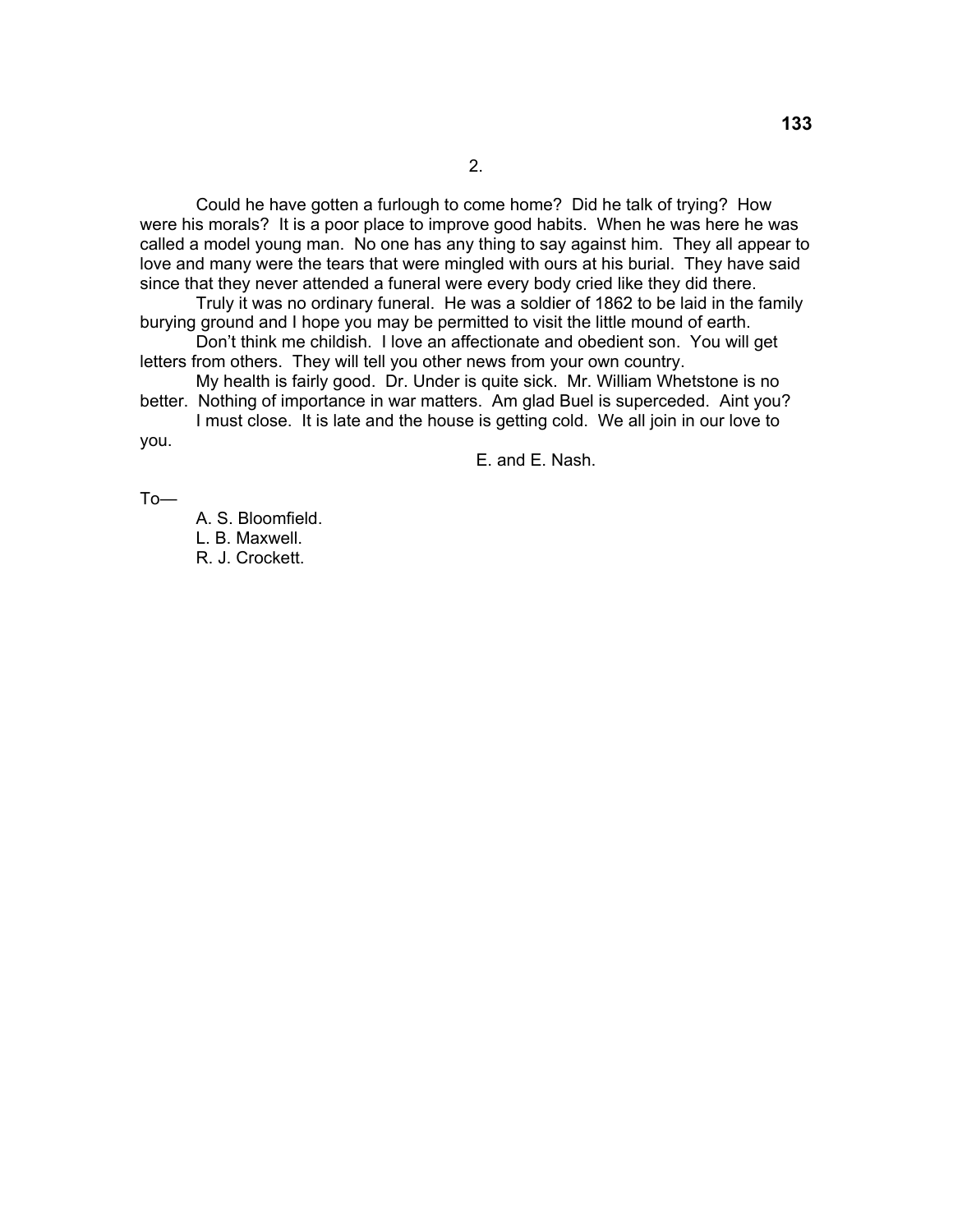Nov, 11th, 1862.

Mr. Roggers:-

 I would not forget to write you a few lines remembering your signiture in the telegraph dispatch and being informed by your kind sister that you had often named Asahel in your letters, you are entitled to a full share of our gratitude in forwarding his remains to the home of his youth.

 A sore trial, but at the same time we are favored. Sons lie down on the gory field and they never know the whereabouts of their mouldering forms. When the coffin was first opened he looked very natural. The next morning not quite so well. Had come in the order that you had place him. Your folks were here ready to shed their tears over the departed volunteers, and attended the funeral services.

 I shall expect a letter from you also to say something about your brief acquaintance with my kind and affectionate son, who died at his post in the service of our country.

 His life has been sacrificed to save ours, our property free institutions and religious privileges.

 Do not think me unreasonable when I request a good long letter from you. Do write to us. Nothing would be grasped more eagerly.

Good bye it is now bed time and I am weary.

Eliza Nash.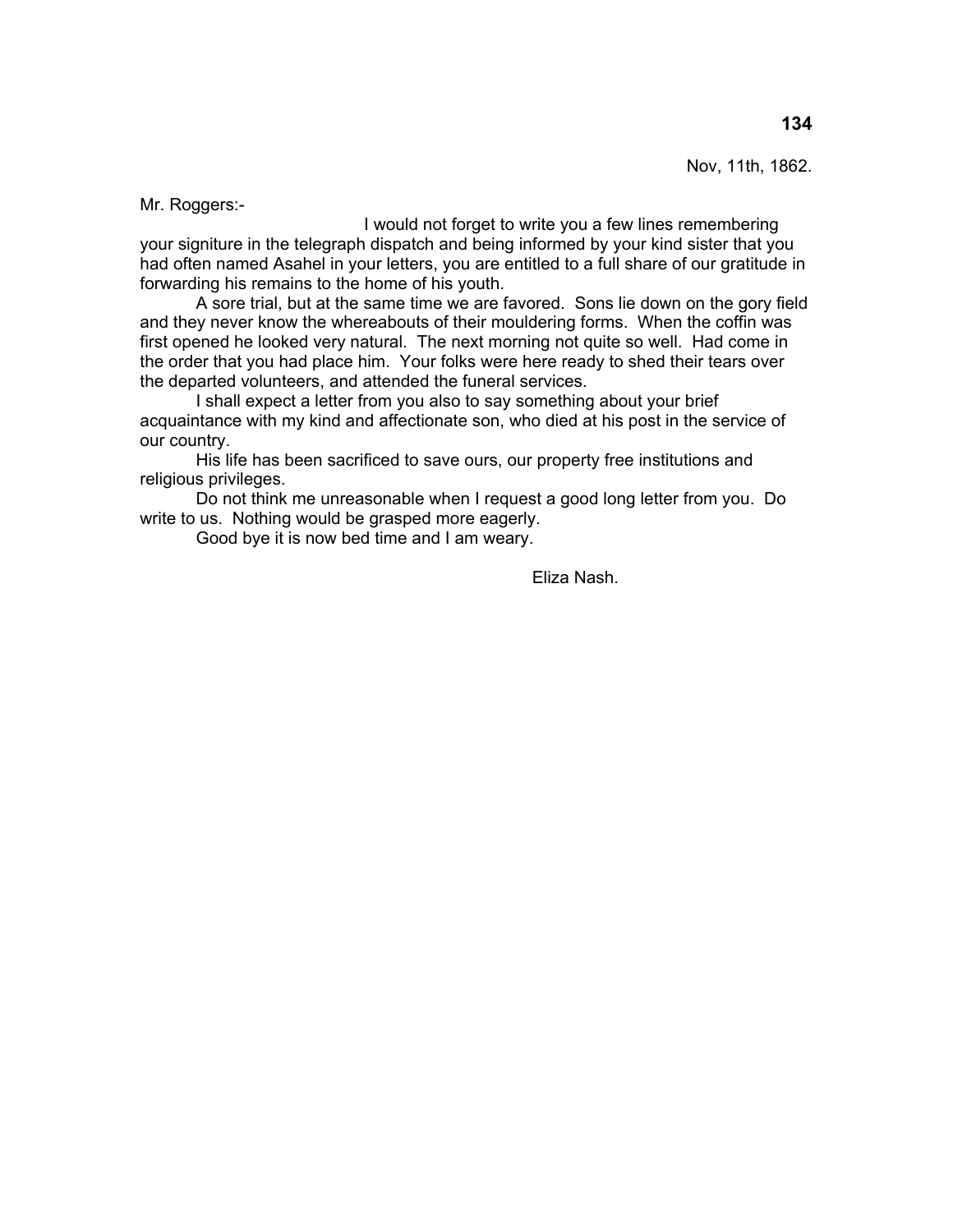IN CAMP ON THE LUNA-TIC ASYLUM FARM, 6 MILES EAST OF NASHVILLE. Nov, 19th, 1862.

Respected Sister:-

I receive your welcome missive of the  $11<sup>th</sup>$ . and was very glad to hear that you and the rest of our folks were well at that time. I heard a great deal about sickness up home. It seems that there are a great many more deaths this winter than usual. It appears that Asahel's body was longer on the road than we expected. You seem to think it would be better to let you know if I got sick. It will be of no use because it is impossible for a private to get a furlough now. I do not think there is any use for me to talk of anything about coming home until the war is over or my threes up. If I get sick I will do my best to get a furlough.

 Celestine I will try and get my likeness the first opportunity I get and send it to you. When I wrote before it was our expectation then to stay at Tyree Springs sometime but we were ordered to our battery and got here last evening. This division moved out here last Sunday. They had to chase the rebels away.

 Our battery fired twenty three shots. Yesterday there were on picket and were attacked and fired a few rounds. No one was hurt in the battery. The pickets are out six miles. There have been forty or fifty shots of artillery fired this morning by the battery that is on picket. Have not heard the result. Have but little idea how long we are going to stay at this place. I think our destination will be Chattanooga when we leave here. Our camp is now on the Murfreesboro pike. Tell H. Vick to write me and give me a good history of his time in the service. It seems that the stoutest of young men of our country are worn out first and taken off by disease. Lewis, Robert and I have just received on one of the best and most sympathising letters from Aunt Elizabeth Nash. It was far better than anything I could write. It was truly patriotic and contained a great many other good and kind words. When one dies here, if he has no friends, there is but little account taken of him. It is very seldom that there is any one present to make any remarks. Her letter was in fact, to us as a funeral sermon. My health is good now. I think I have gained 15 or 20 pounds since I left Crab Orchard. Winter weather is the time for me to soldier. I was not well all summer. I must close my writing.

Your affectionate brother,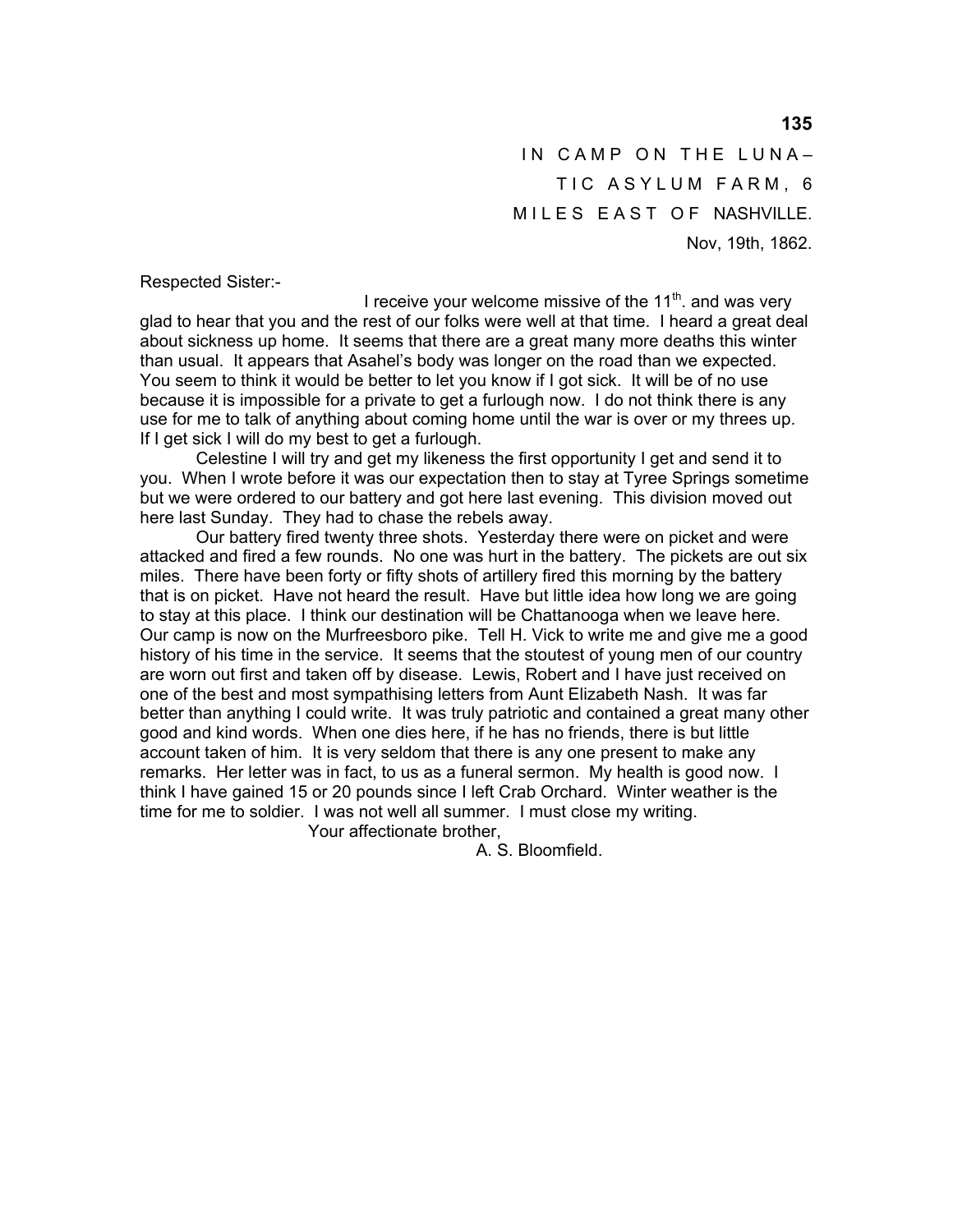IN CAMP ON THE LUNA-TIC ASYLUM FARM, 6 MILES EAST OF NASHVILLE. Nov, 24th, 1862.

Respected Sisters:-

 You often say in your letters write a long one. Well I have set down this evening to try and do it, if the length of the sheet has anything to do with it. The whole battery is together now. We have our park cleaned up nice and are going through the old Camp Nevin and Wood ceremonies, which are as follows:

 Reville at day break. Roll call as soon as orderly can see to call. Then drivers groom their horses, while the cannoneers clean up around the mess fire and sweep the park. Then breakfast. We have roll call in the evening again. We do not have very much duty to do here, not more than is beneficial for our health. We get all of our forage out of the country. There is plenty out four or five miles. The division foraged some for the man as they go along. We have from one to five hundred of sweet potatoes piled up at the commissary nearly all of the time. When the wagons go out there are from one to two detailed out of each mess to go along for guard and load the wagons. And they never fail to bring in a hog or sheep. If they are unlucky and do not get one of the latter they pitch into the chickens, turkeys, geese and ducks. Sometimes a sack of potatoes and turnips. These things are paid for by the boys sometimes but very seldom. So you see there is no danger of our battery starving, yet it bears a pretty hard name so far as drawing is concerned. You may call it stealing but soldiers have found a new name for it, and that is drawing. There are few things though that we are not guilty of. And they are as follows: We never carry off anything we cannot lift; we never take any thing that we cannot get our hands on; besides these we draw full rations now and then, and they are more than any man can eat, and a soldier that would grumble at them would grumble at hanging. After doing on one-fourth rations as some of have.

 I declare if this camp does not put one in mind of Camp Wood. I listen a moment, I can hear at least four fiddles playing while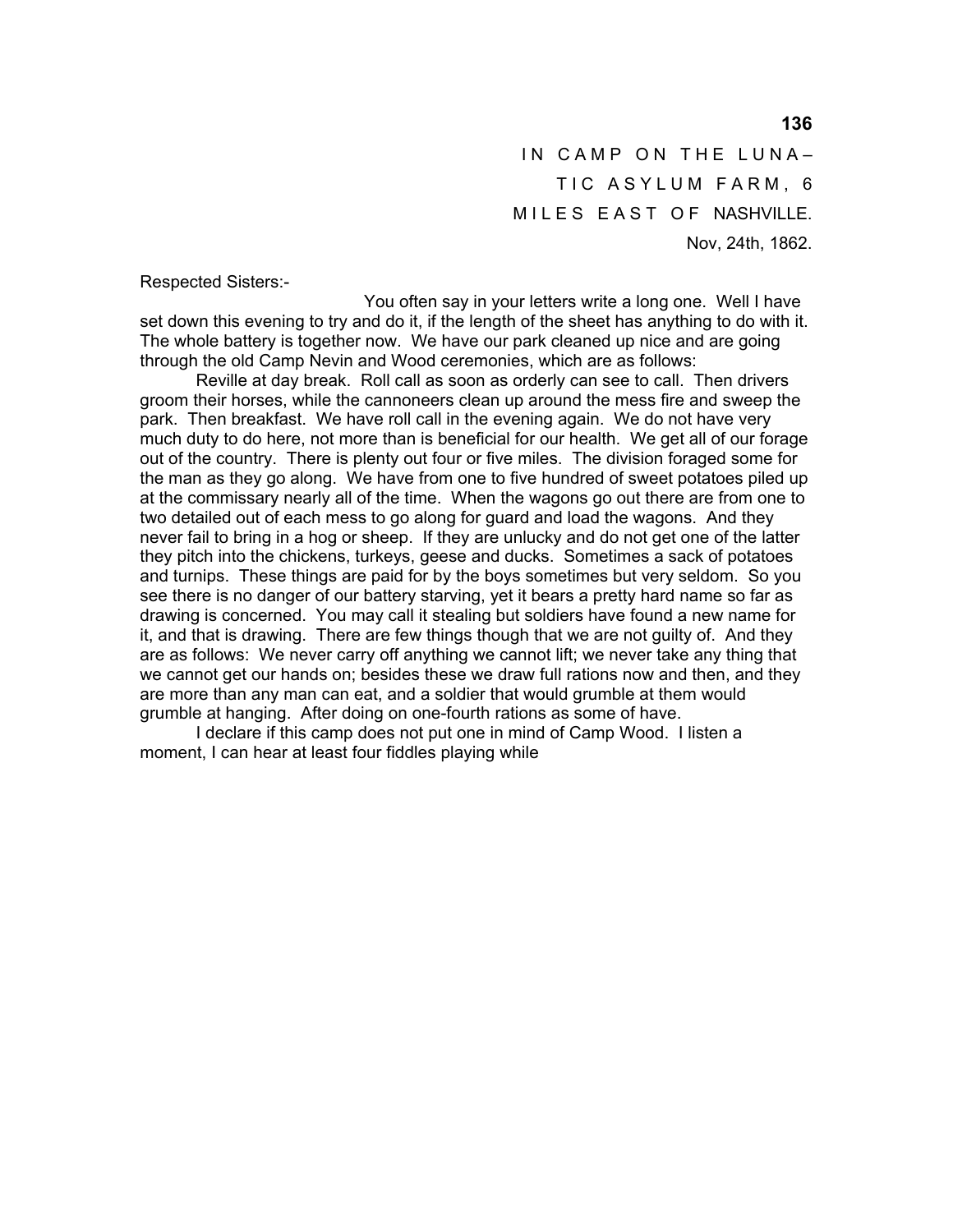others are dancing, others singing. There are two fiddles that are owned in the battery and several that can use them very well. We have very pleasant weather for the past week it freezes lightly at night, but is warm and pleasant through the day. The tents we have now are what are called wedged tents. They are small and only hold six men when crowded. We have no stoves so you can imagine the disadvantages we labor under at present. When we want to keep warm we have to go out doors to the fire or go to bed. You may wonder how I can stand it to write after night. Well I can explain it all. I have wrapped by blanket around my body and manage to keep my teeth from chattering, and that is all. Our officers say that we are going to have Sibly tents and then we can have a stove. We have not gotten our over coats, but expect them every day. We also expect to get our knapsacks which we have not seen since we left Battle Creek.

Well, I must hurry for the bugle is blowing tattoo.

 You spoke about me getting my likeness taken. I have done so and it started yesterday. It is a very poor one and I think I will try and send you a better one some day.

 That piece that I put in the case is not anything of any importance, but I thought it explained some times very plain.

 I wrote a letter for Charlie this morning. As for news I have none. I hear a report going the rounds. One is that one of our regiments fired into the first Ohio this morning through a mistake and killed eight. There are a class of people that always do a great deal of talking and little work. Some of them are flattering themselves and as many others as they can with the idea that this war will be settled this winter. I hope they are true prophets. Others say it will last all winter or three years. Some even say that it will never be settled. I cannot see it in that light.

 The health of the battery is very good at present. Well girls, if this letter does not suit you for length just name the length you want it should be and I will try and do some better next time. No more at present for it is time to put out lights and have everything as quiet as we can. Take pattern from this and write soon one and all.

From your affectionate brother,

A. S. Bloomfield.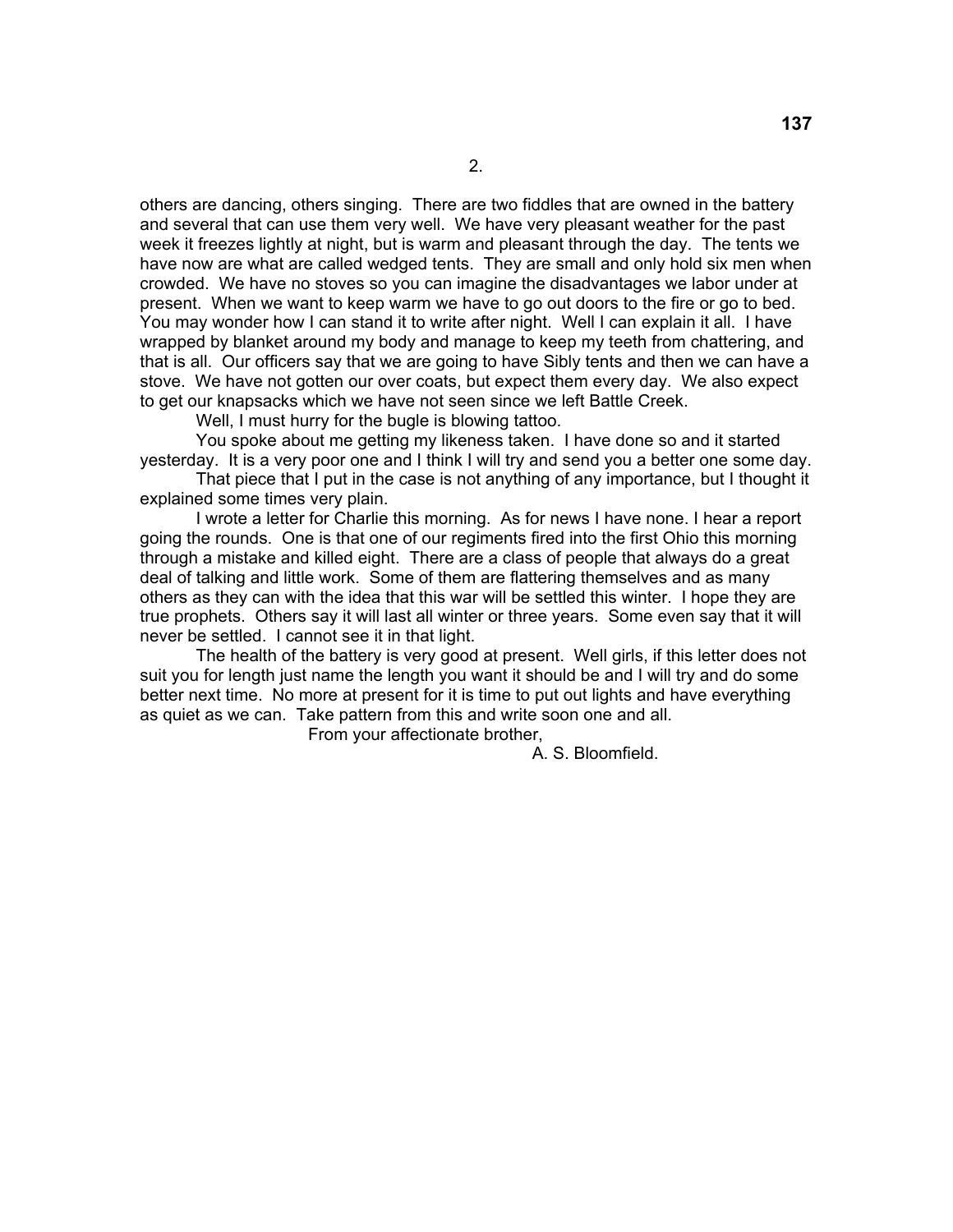IN CAMP 6 SOUTH OF NASHVILLE, TENN. Dec, 3rd, 1862.

Respected Brothers:-

 I received your welcome letter with Father's last evening. Was very glad to hear that all are well at this time. You seem to think we might enjoy ourselves while we are at the Springs if the rebels only leave us alone. I know that is what people think at home, but I know a company, regiment or brigade feel better when they are going out on a skirmish or a reconnoitering expedition, and even when out outposts are driven and the enemy threatens us with an attack. These things used to fright us but not they seem to enjoy such fun.

 You asked why we were not allowed to sleep in that tavern. The officers had their quarters in it. One part was used for the hospital, another for the commissary stores. We had plenty of tents and could sleep nearly as comfortable as in a couch. Besides privates do not care to get too close to the officers. I would not mind much if I was home helping you make that apple butter, but as for husking corn I have nothing to say, but I imagine you will have something to say about that yourselves. if you are not more than half done. I hear of a great deal of sickness in Ohi this winter. We have heard of the boys being exchanges but none have returned yet.

 You and the rest of the people in the north seem to think that the negroes, if armed, could do a great deal. There you are mistaken. I believe that our brigade could whip an hundred thousand negroes. They are a pack of indolent cowards and as ignorant as a stump. They would kill ten times as many of them selves as they would of the enemy. The rebels need not fear them as an army. I do not believe that the fighting will end without one side killing off all the rest.

 Try and make the best you can in going to school. Always remember there is a better time coming. Tell Father that I will answer his letter another time. We have had some fair winter weather. The streams are quite low yet. The railroad has been opened for several days from here to Louisville. There is plenty of forage out a few miles. We have to send out a very strong guard with the trains and it is very seldom they get away without a skirmish.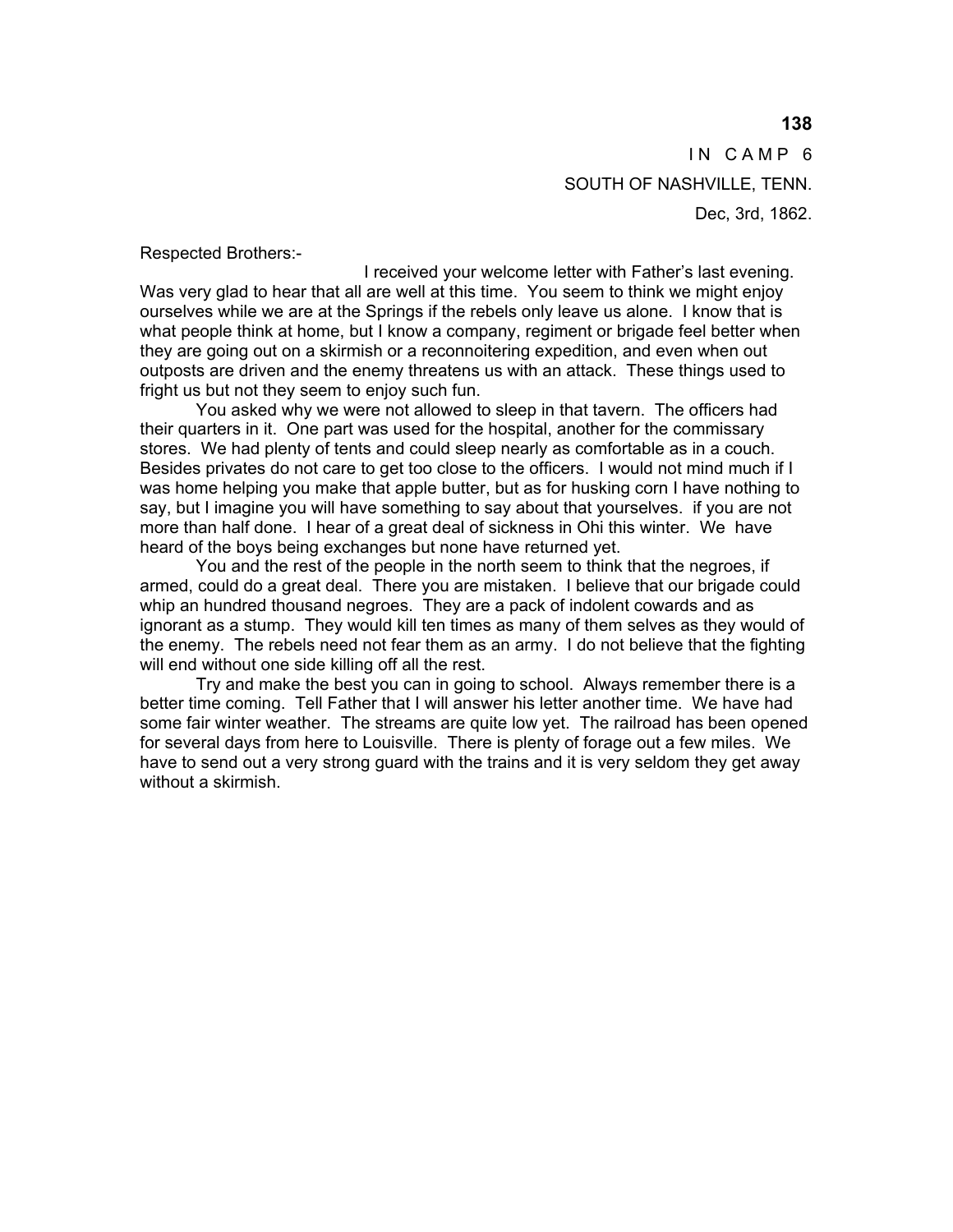About a week ago Edgerton's battery was out and fired several hundred shots. The rebels had a battery playing on his. They were well aimed but they had nothing to fire but solid shots. One took an axle off, another struck a wheel; another knocked a trunion besides a great many shots came very close.

 Edgerton arrived in camp in the evening with the pieces of his battery without a man having a scratch.

This better belongs to the  $5<sup>th</sup>$ . brigade of our division. I have very good health at present, as have also the rest of the boys from our parts.

Your faithful and confidential brother,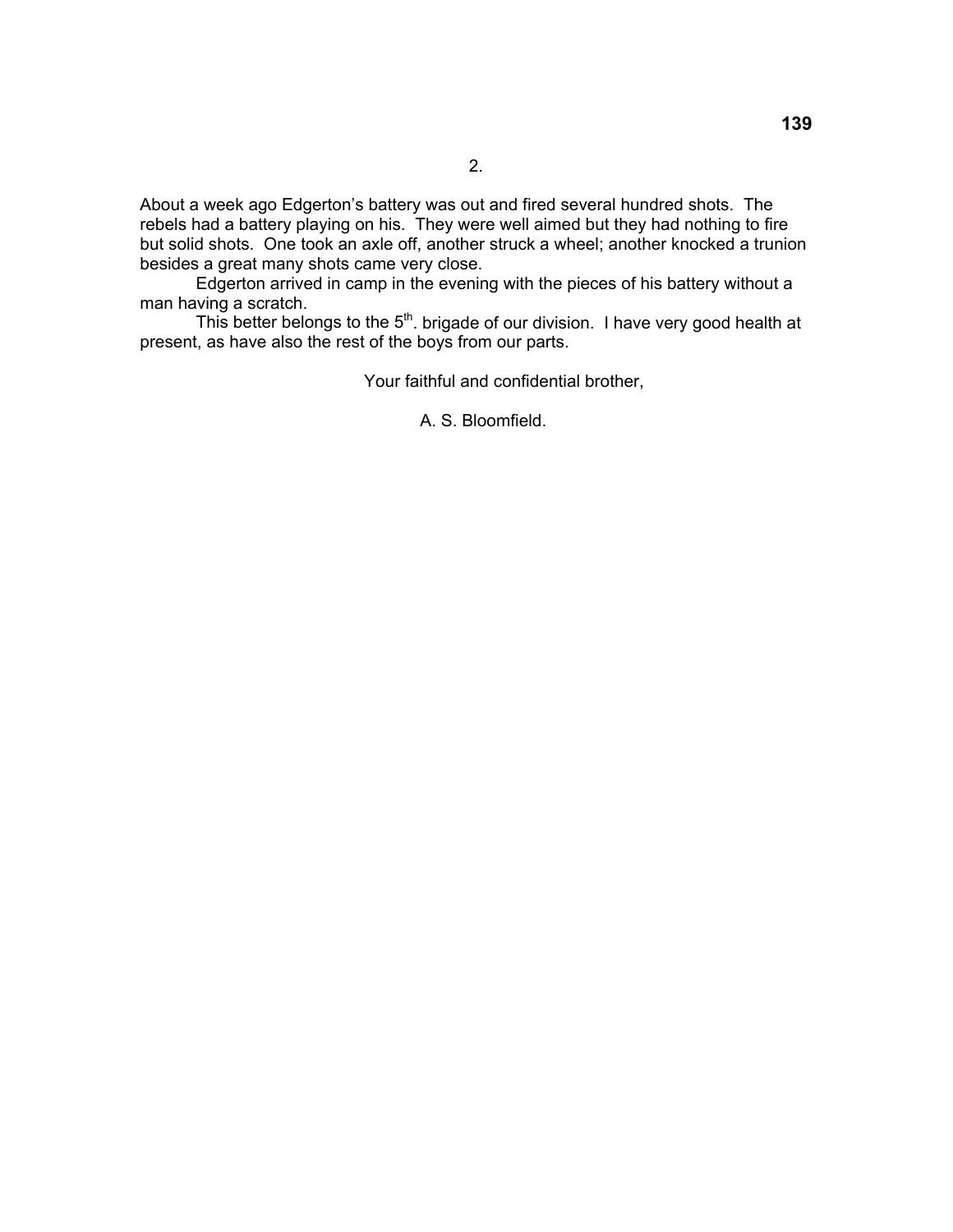**140** 

CAMP ON MILL CREEK,

NASHVILLE, TENN.

### CHRISTMAS MORNING.

: : : : : : : : : : : : : : : : : : : : : : : : : : : : : : : : : : :

Dec, 25th, 1862.

Respected Sister:-

 I wish you a happy Christmas. I do not know of any thing more important than that one thing, -- happiness – to make this day pleasant at home or in the army. This is the second Christmas for me in the army. The first one we tried in various ways to make the day a memorable one and partly succeeded; but how different is today passing. I do not see a soldier trying to put on any style. They are all going around as usual doing the regular camp duties. Our battery has all gone out after forage, but the casions, so there are but few left in camp; but the worst is I have promised to have a kettle of beans cooked for them by the time they returned.

 I received your letter four days after you wrote it and was glad to hear the news. But you said before you had filled one page that you had no news to write, when you had already written the best news that I have ever received from home and as good as I ever want to receive. I suppose you wrote it unconscious of the importance the few words were to one far from home and friend.

 Well, maybe you have forgotten what you wrote on the first page of your last letter. It was these few and simple words "we are all well". So you see a letter can have the best of news and only contain this short sentence. Now, after this do not say I have no news to write after you have put that sentence in.

 There is no one thing of so much importance to one away from or at home as good health. Who could not enjoy themselves with that blessing. Even a soldier can almost do it. Well I have not told you how my health is. It is good with the exception of a cold. All the rest have had very good health so far. I think we are getting adapted to this kind of life. We have had very pleasant winter weather. But little rain has fallen.

 I am sorry to hear that our old red school-house is not so well patronized this winter as heretofore, but bear in mind that there is a better chance for those who do go there.

 I suppose you have read of the various little skirmishes and squabbles around Nashville, and that we apprehend an attack, etc. etc. This may all be so. I know it is the cause of us forming some very good habits. One is getting up every morning at five o'clock. Yesterday morning our whole corps was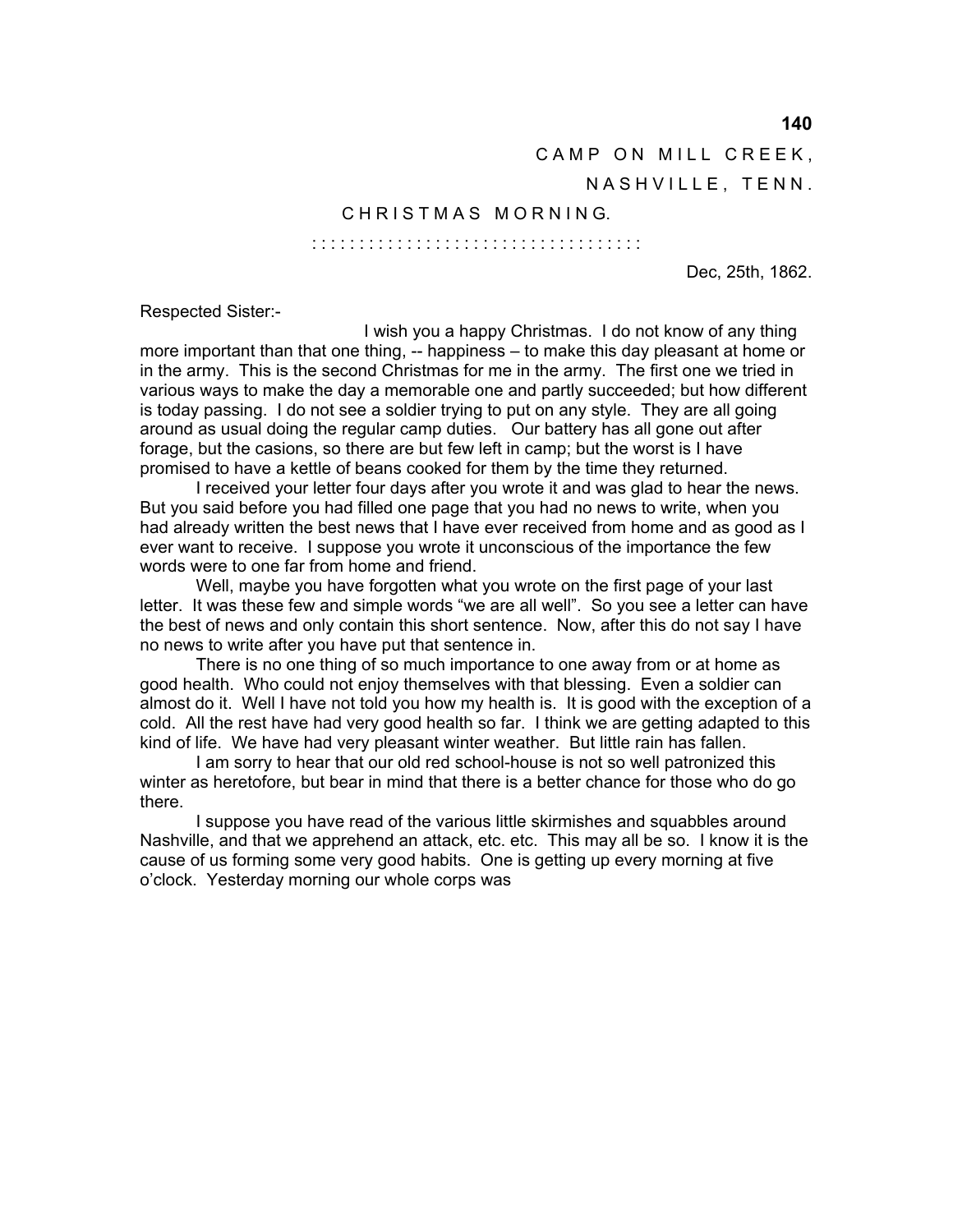ordered to be ready to march at day break and to have their men supplied with three days rations in their haversacks, only taking what blankets they could not do without. All napsacks, tents, etc. to be packed in the baggage wagons and sent inside the fortifications at Nashville. So off we started at the appointed hour, but did not get out more than two miles when, after a long halt of about three hours, we were ordered back to camp to stay over night. When morning came we were ordered out to guard the forage train. I will bet the rebels never catch General Rosencrans or General Wilich in bed. Well, I do not know if any one say any rebels yesterday or not, but the privates have it all fixed to suit themselves and bore their officers. We tell them that old Rosey (as we call him) just had this big show to keep them from going to Nashville, or having a spree at home in their own camp.

 I think it is having the desired effect for everything is quiet through all the camps in hearing of our battery.

 You spoke that the paroled boys thought they would return to the batter soon. In my opinion they will not be exchanged until another general exchange is made in this department, which may be several months to come. The papers seem to think (or rather their correspondents do) that the rebels are concentrating their main army in this vicinity.

 David Yarion is all right and seems to enjoy himself much better than I had expected.

 One week from today and we will enter into a new year. What will 1863 bring around, is a question in the minds of thousands of soldiers. I hope it may bring victory, peace and more than one hundred thousand discharges for soldiers in this department. Discharges are going to be plentiful and easy to get some day. Then is when I am going to have one.

 This very delicate sheet is very nearly full. Write a long letter. I have sent an example for you. My respects to all.

> From your brother, A. S. Bloomfield.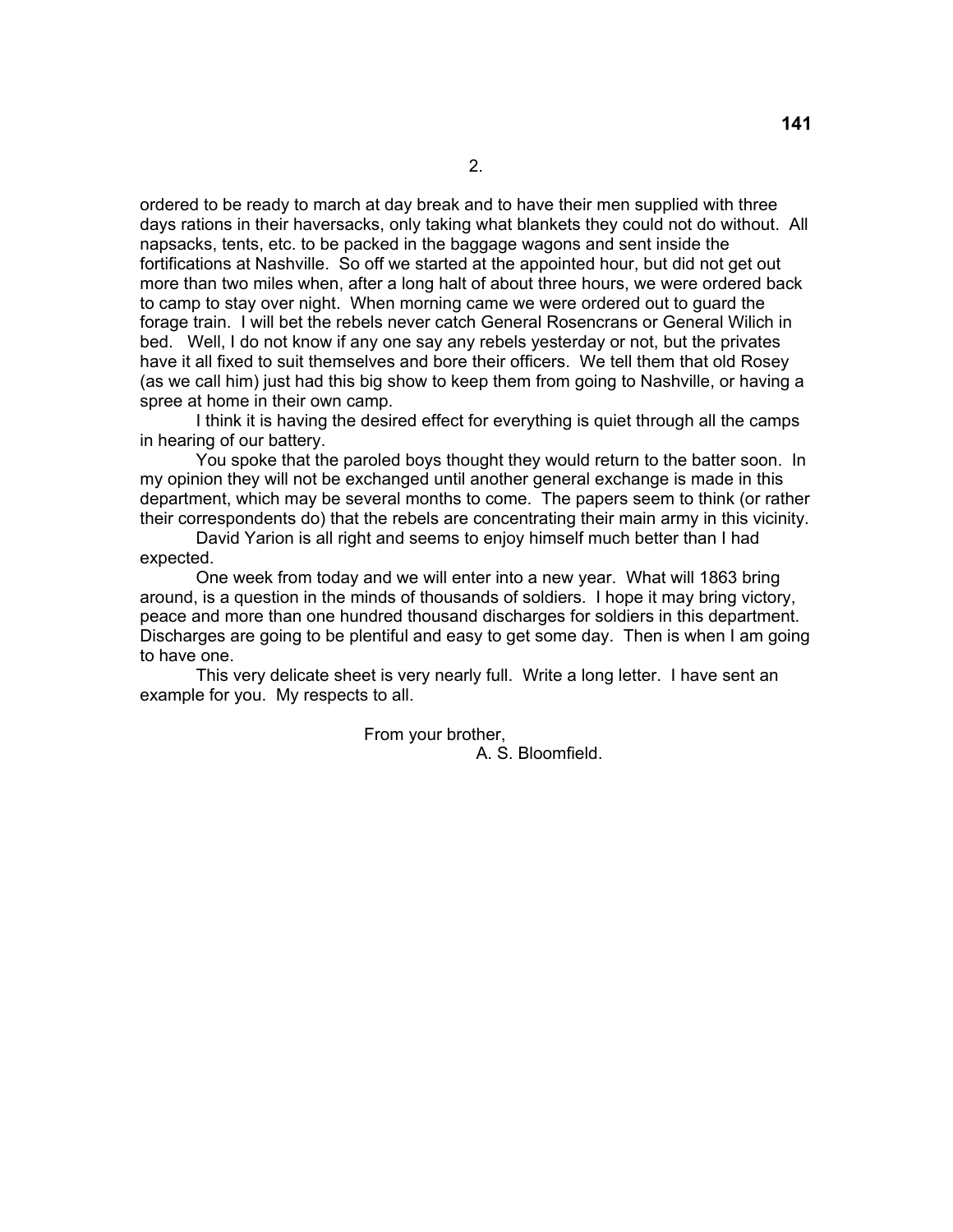## CAMP ON MILL CREEK, FIVE MILES FROM NASHVILLE. Wednesday, Dec, 10- 1862.

Respected Sister:-

 I received your welcome missive yesterday and read it with much pleasure. From what you both say I think you are having rather dry times. I can hardly say that of this division of the army, at least. I think all of the rest are in the same fix. Our division fell back one-half a mile to a better position. I understand the whole lines have fallen bank. We have been expecting an attack for about a week and to avoid surprise we are routed out every morning at three or four o'clock, and have to harness. The report is that the rebels are advancing with a heavy force. Now, they are getting rather saucy. We cannot go outside of the pickets for foraging without fighting all the time. There was heavy skirmishing on the Franklin pike all day yesterday, and I have heard that they had a heavy skirmish or a light fight in Edefield, which is on the opposite side of the river from Nashville. I do not understand our movements. It seems to me our men are getting scared.

 The report is that they are coming in on us on all sides. I think we can give them a warm reception. We received orders when we went into camp today not to fix up as we will move again in a day or so. Some say we are going nearer the City.

 It seems that our army has done but a trifle in the last two months, in my estimation at least. I still live in hopes that something will turn up in a few months for the better.

After Tattoo, Thursday evening, Dec. 11<sup>th</sup>

 We have not moved our camp yet. We were out foraging today. Every thing went off very quiet, but it was all owing to the rebels keeping off gun shot. We draw over coats today. We have plenty of good and warm clothing now. One of the rebels who came up to our lines today with the flag of truce was Col. Terry. Some Terry was killed by the 32<sup>nd</sup>. Indiana at Green river over a year ago. Gen. Wilich told him that he was the old Dutchman that whipped them there. The  $19<sup>th</sup>$  are encamped about 20 rods from our battery. Well girls I cannot think of anything more at present to write. Write as often as convenient.

Your affectionate brother,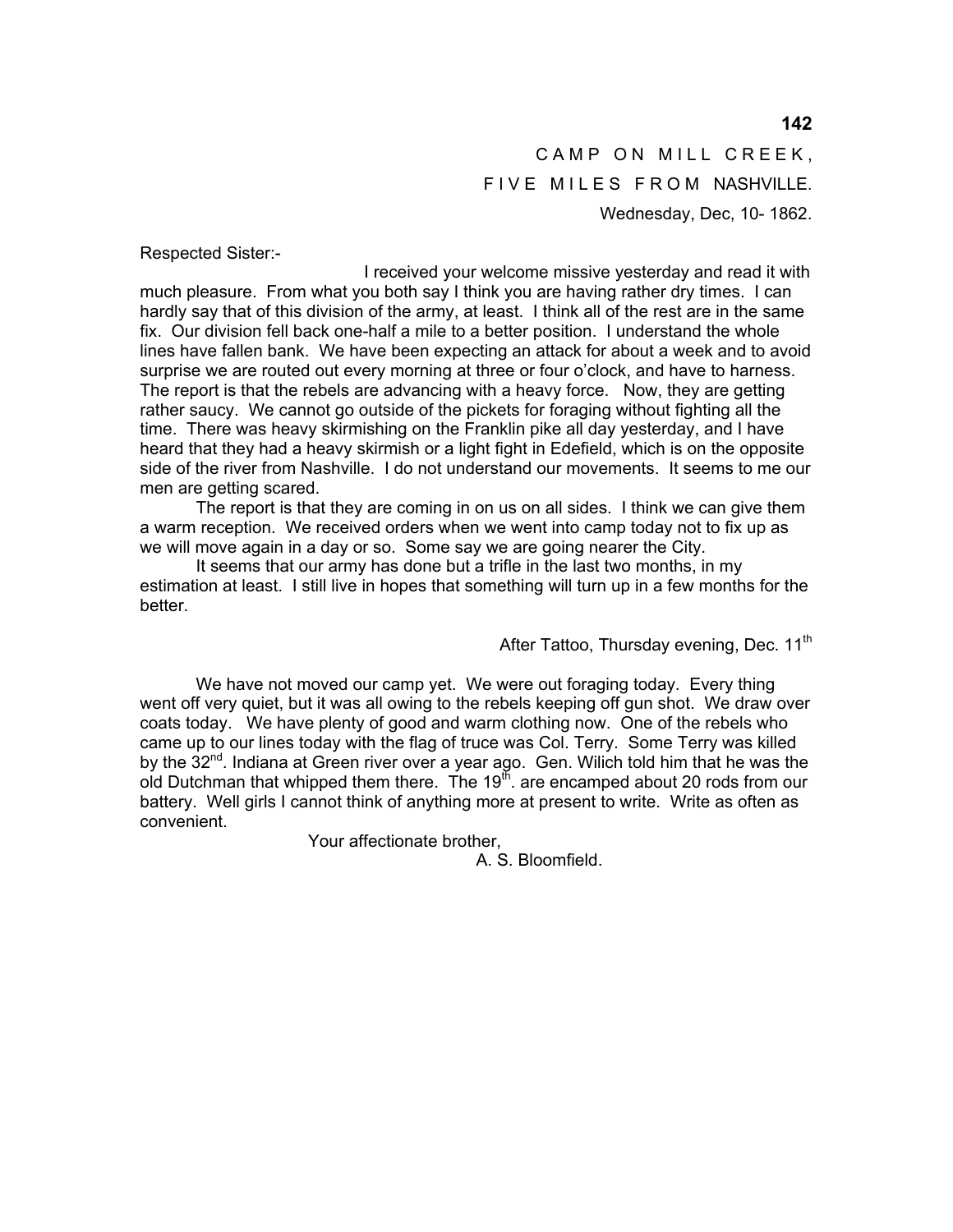Respected Parents, brother and sisters:-

 I believe the last time I wrote was on Christmas. From that time up to the present are the days that will be noted in the history of this war. The next morning after Christmas, our division commanded by General Johnson, Sheridan's division, and Gen. Gill's division. These three divisions were under the command of General McCook. We took the Nalinsville pike which is on the right of the Murfordsville pike. There was a force larger than ours of the Murfursboro pike which moved at the same time. Our advance had not got out but a few miles when the skirmishing commended and was kept up all day. Our men took one piece of artillery and some prisoners. There was artillery, infantry fighting on all sides. We encamped near Nalinsville, which was quite desolate. It is my opinion that our soldiers made it more so. This happened on the  $26<sup>th</sup>$ . It rained most of the day. The next day we advanced about ten miles and the skirmishing was about as warm as the day before. In the morning there was a heavy fog which did not clear away until about noon and then it rained the rest of the day. We suffered very much from cold and rain. We encamped near a small town at night. Here they showed us some more fight. Planted a battery in town and done some firing but hurt no one. Our men threw a few shells into the town. At this point we were nearly opposite Murforborough, laying about twenty miles west of it. The next morning, Sunday the  $28<sup>th</sup>$  our brigade and a brigade of cavalry went out to reconnoiter and to see which way they had left. The cavalry had but little skirmishing and picked up several straglers. We also ascertained that the rebels had gone for Murforborough. The day was clear and pleasant.

Monday,  $29^{th}$ ----- This morning we received orders to march at day break and took a dirt road for Murforborough which was very badly cut up Our cavalry had some very heavy skirmishing. They made one charge in which there was a Major killed. Our division moved up after dark with one mile of the rebels lines and about six miles of the town. It rained this evening and was very disagreeable. We were not allowed to have any fires, so of course, we had no coffee for supper.

Tuesday,  $30<sup>th</sup>$ ---- This morning our lines were connected with the force on the Murforsborough pike. We advanced about one miles when we came to the rebels line. Johnson's division was held in reserve. Now you will recollect that McCook had the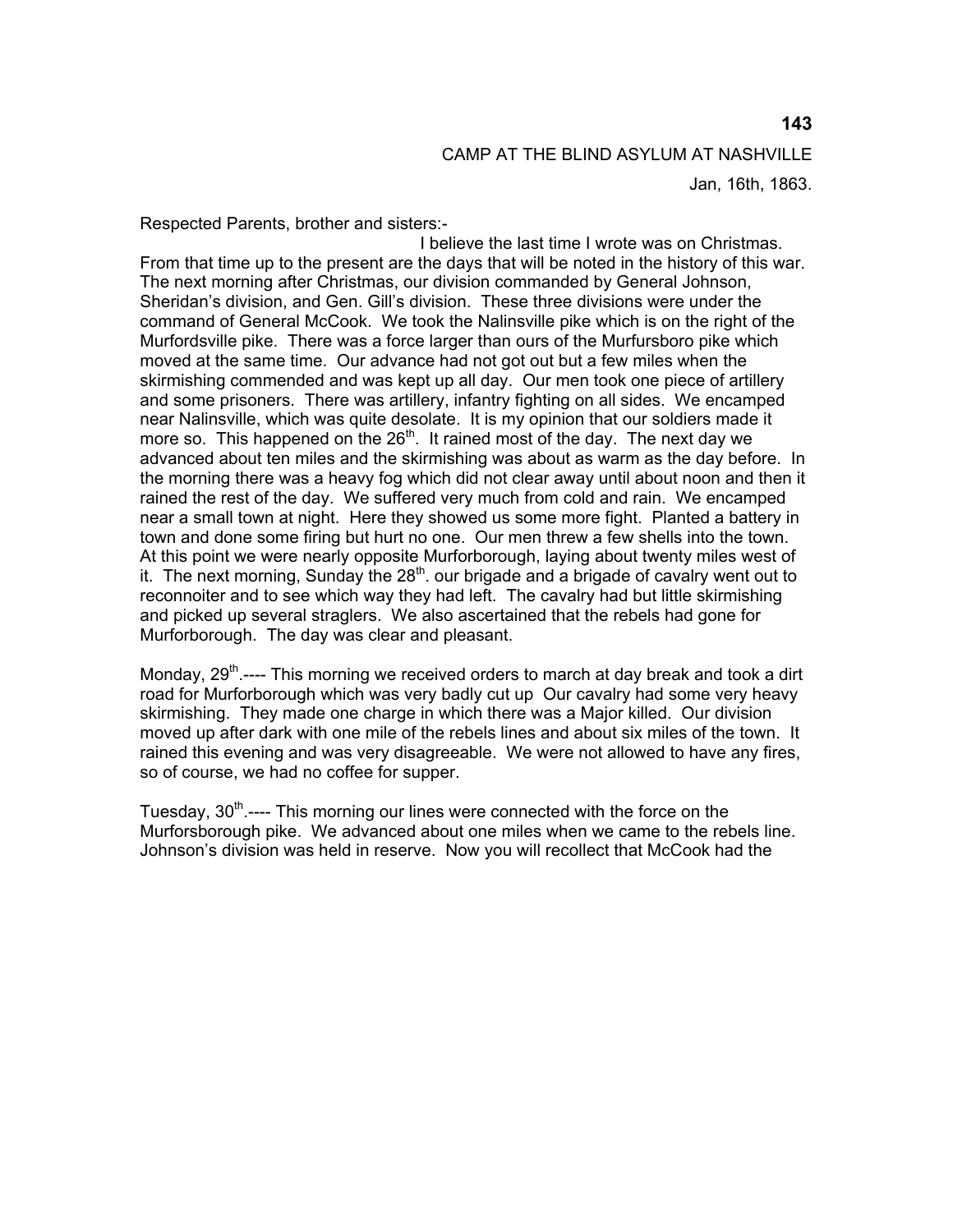extreme right of the battle line. I cannot say who was on the left, as you will learn this from the official report. From what I can learn our lines were between five and six miles long extending about an equal distance from both sides of the pike. The pike runs about direct south bearing to the east a little and our lines were nearly straight across this pike.

 About noon there was sharp firing done. I witnessed a most splendid fight. There was an artillery duel. Our men got two batteries in such a position as to have a cross fire on the rebels. The latter had the highest ground and was sheltered by a few scattered trees. The rebels guns were twelve pounders, ours were six. In the course of an hour sor so the infantry made a charge and took their guns. Every thing was favorable on our side through this day's fight. Our right you will understand fights their left, and from what I can learn we drove their left nearly one mile. Cannot say what was on our left but heard firing in that direction all day. Our men lay on their arms all night in battle line. This evening Johnson's division was thrown on the extreme right. The three brigades lay in the rear of each other, our being the farthest back. We took this position after dark. We could hear cars running distinctly all night and it was evident that they were reinforcing or evacuating. We are not allowed to have any fire to night so of course we make our supper on crackers and raw flitch.

Wednesday, 31<sup>st</sup>.---- From some negligence of our commanders we were allowed to sleep until daylight, or rather day break. I suppose it was because we were in the reserve, but before sun up we saw what was the matter. Our advance was not over thirty rods in front of the reserve. It appears that the rebels had thrown the greater portion of their force around on our right with the expectation of surprising us. They had slipped up to our lines as close as was possible for them to do in the night, and about twenty minutes before sunup, they came in on double quick. Their lines were eight men deep, as far as I could see. At the same time there was flanking with a heavy force that give us a cross fire on our right. This was more than our lines could stand and of course we had to fall back, and by no means with order. When we heard the first firing, xxx Lieutenant Belding ordered us to hitch our teams which we proceeded to do. But before we were half hitched we saw the rebels advancing and driving our advance, at the same time pouring in volley after volley. The brigade that lay in front of us broke and came running back through ours. Our brigade was held in check until the other two had passed through, when they poured in a volley and then gave them leg bale. Before we got hitched on some of our horses were shot down. I think there were two casions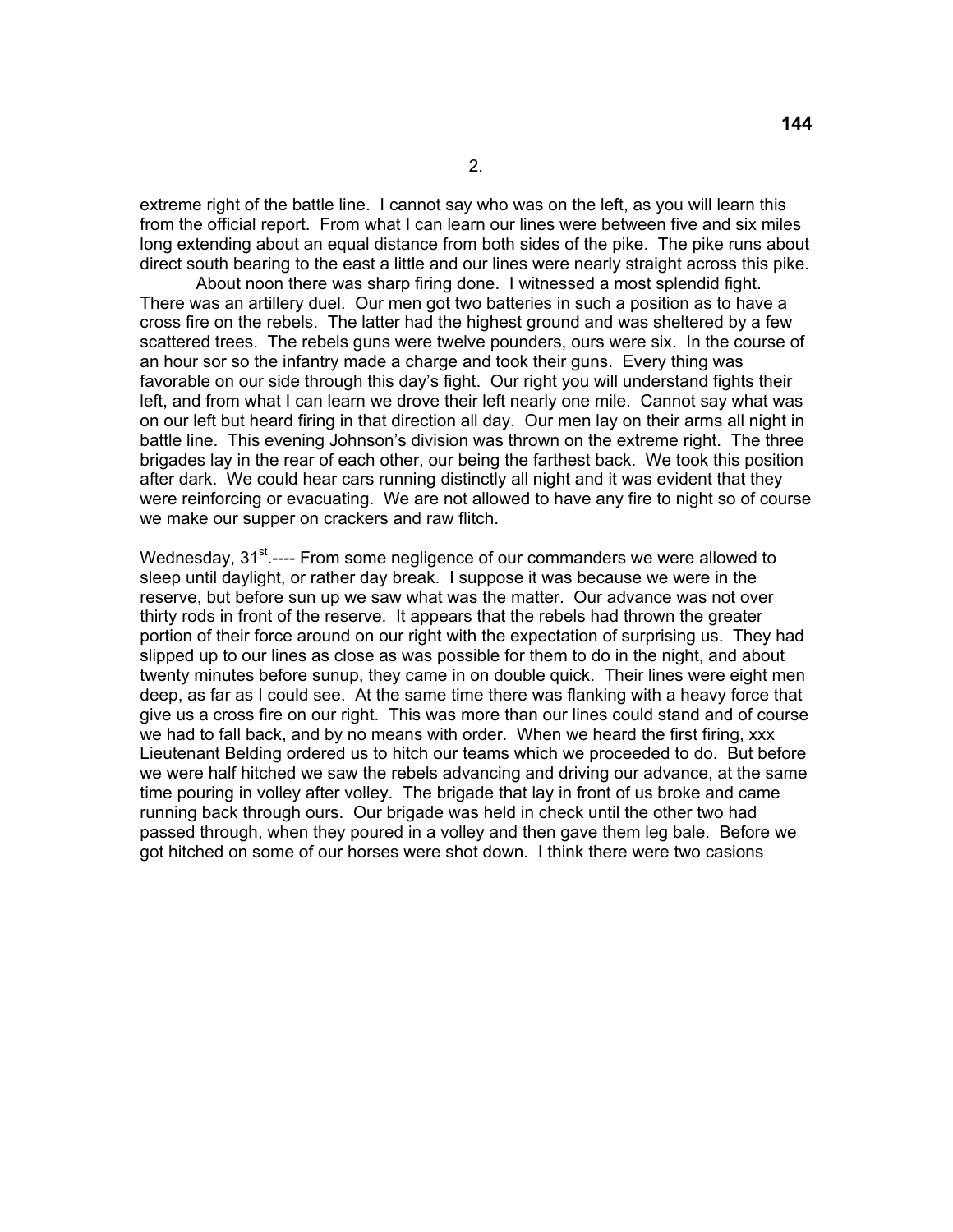that were never moved., and No. 1 piece did not get more than ten rods. I cannot describe it to you as it was. I believe our whole battery was in the hands of the rebels at one time with the exception of two casions. I understand that four of our pieces have been recaptured. I and Charlie were drivers on a casino. We retreated nearly one mile with it, the bullets were whistling on all sides, but none struck us. We got into a piece of woods where we had to leave it. We unhitched and mounted our horses. When the rebels attacked they had a brigade of cavalry in our rear. No. 3 piece, which is the Randolph squad was the only one I saw do any firing. They fired three shots. The rebels then opened on them with one piece. Some say it was No. 1 piece of our battery. The third shot struck the limber chest, killed Conrad Lash and three horses. Richard Rodgers was shot through the knee joint, Vac Stanford wounded in the arm, Howard Tupper in the thigh, Elic Roe in the hip. Lewis and Robert are safe and sound as near as I can learn. One of the  $49<sup>th</sup>$ . Ohio boys says he saw one of our battery get shot trying to spike a gun. Edgerton's battery lay just in front and were action to the front. They fired three shots. Edgerton was wounded and taken prisoner. Edgerton is well known all over Ohio. He was a professor of elocution and was the best reader in the state. General Wilich was wounded and taken prisoner. We stood until the rebels were onto him trying to rally his men. Major Drake of the 49<sup>th.</sup> was killed and Col. Gibson had two horses shot from under him. There is no use of me trying to tell you what this looks like. It was equal to the Bull Run fight. It was a perfect surprise and caused a stampede. Our men were driven around three miles in less than two hours. They captured all of the wagons belonging to McCook's corps, also his headquarters. General Sill was killed. But before night our men drove them back, recaptured most of the wagons. Our battery as well as the whole division was completely scattered. Three or four of us got together and wandered around in search of the rest for a day and a half. We were then ordered to Nashville. From what I can learn concerning our batter we went in one hundred and ten men and came out with about eighty. ten or fifteen wounded, so there are about thirty we cannot account for yet. It is said that they took seven batteries from us on the right. New Years morning the fight commenced early and the roar of artillery was deafening. It continued until Saturday evening. We have not gotten any definite reports from the battle field yet. It is reported that they have skedaddled. Old Rosy is a long winded old fellow. They say he is following them up with ten thousand calvary. We have not had any mail for two weeks. The railroad communication has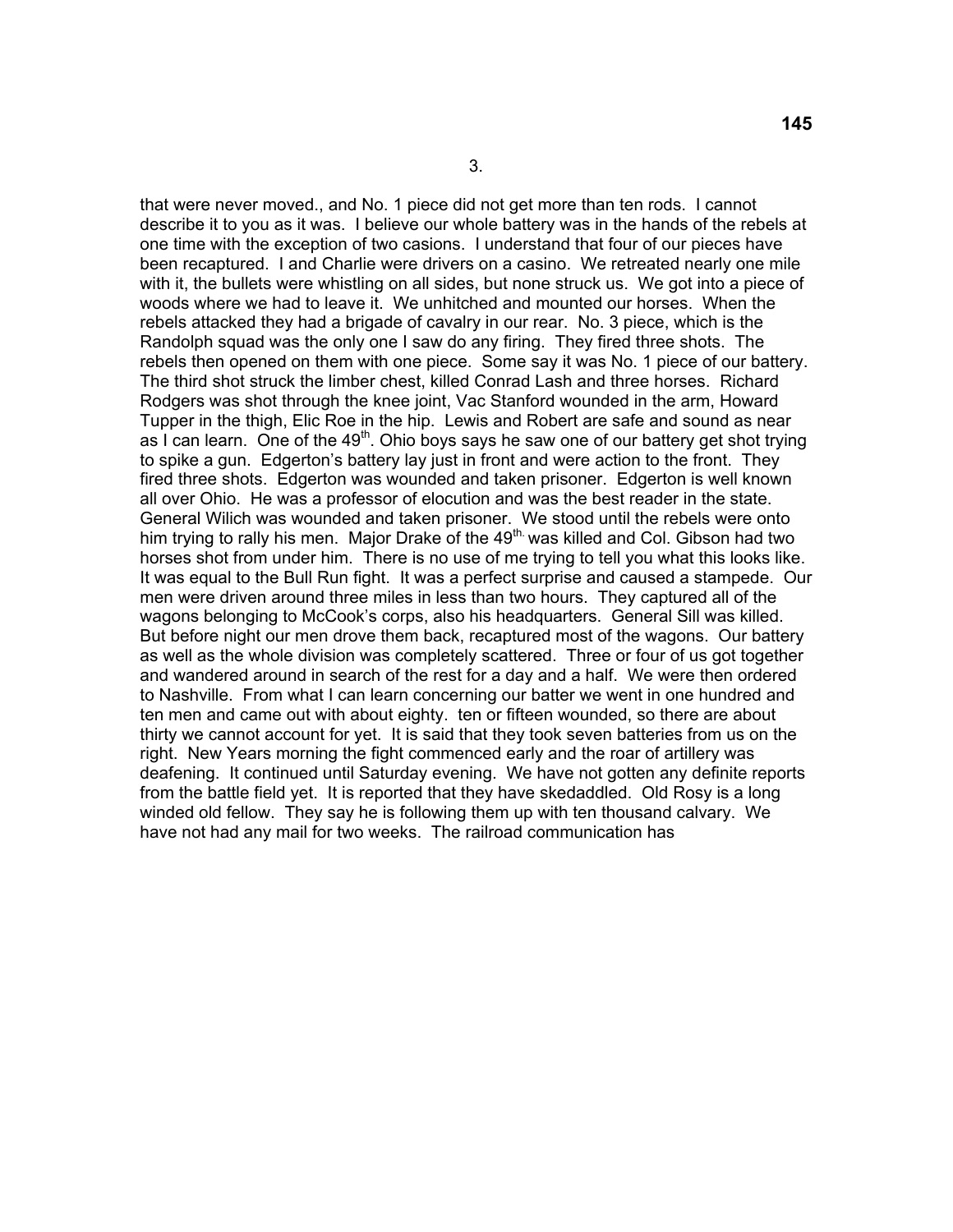been cut off. The river is up so that boats can run up this far. I cannot say where David Yarion is. There are about forty of the boys here with Lieutenant Day. I do not know how long we are to say here, but hope that we may joint the rest soon. Write soon, and direct your next letter to Nashville, in the care of Captain Early, 5<sup>th</sup>. Michigan Battery.

From your son,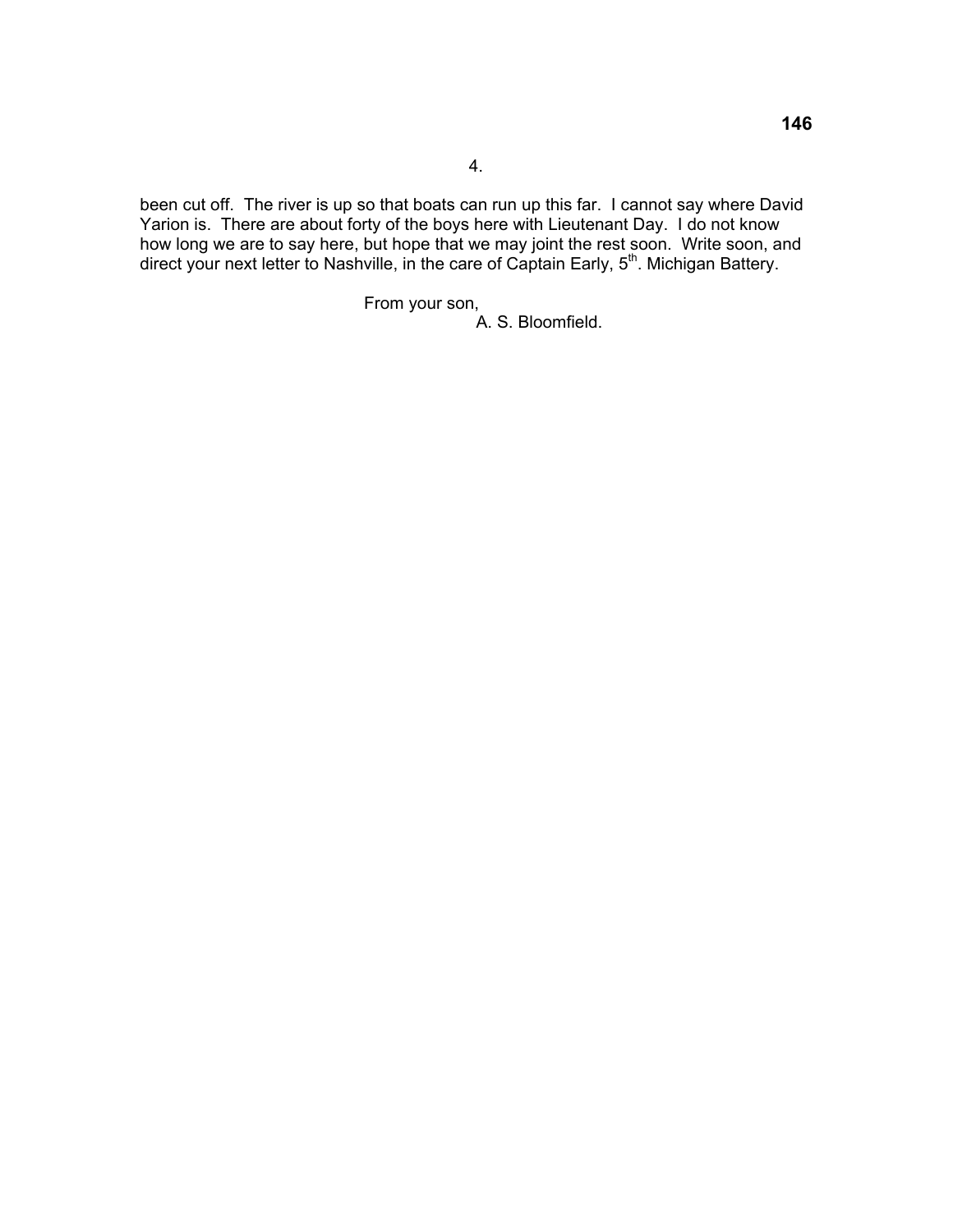## IN CAMP ON STONE RIVER, FOUR MILES SOUTH OF MURFREESBORO, TENNESSEE. Jan, 25th, 1863.

Respected Sister:-

 I received two letters from you since I wrote my last. None of us have heard P. Secrists yet. It was very startling news to all of us. You wonder what kind of a Christmas and New Years we spent. Well if you have received all of the letters I have written, you know how they were spent. When I wrote last there were about twenty of us at Nashville, but we were ordered back to the battery and started one week ago today. On the second days march, when within five miles of camp we met one of our Lieutenants going back to Nashville with two wagons and ten men. He detailed twelve of our crowd to go along with him. I was among the number. We stayed until last Friday. We were waiting for ordinant stores. We get two new guns, new harness and forty five horses, besides other things. It is the calculation now to have our battery fitted out with four guns. The infantry that were detailed to fill out our battery have been called back to their regiments. We will have about one hundred men when the parolled boys get back. We are looking every day for them. We did not succeed in getting a single thing at Nashville that we went after. They are going back again in a few days. The boys that we know were wounded and left in the hospital on the field are getting along fine. A. Wise and Henry Sears, are missing. and maybe wounded. Howard Tupper was seen to fall, but his body was not found on the field, so it is supposed that he was wounded and carried off by the rebels. I suppose that you have seen all of the particulars concerning this battle. Our loss is not as heavy as I expected that it would be. It was only a little over one thousand killed and six thousand wounded. We have two thousand taken prisoners. From all accounts the rebels lost more men killed than we. Our men took more prisoners than they, but the rebels captured about one thousand of our wagons and burned them. I do not think there has been a battle fought, where there were so many horses and mules killed as this one. From the rebels actions they have given up all hopes of holding their negroes. They would not take any of them prisoners, but shot them down when their cavalry got in our rear and were making charges on the stragglers, they would run clear past the soldier if they saw a Negro, and kill him and let the soldier go. The rebels left twenty five hundred of their wounded in Murfreesboro.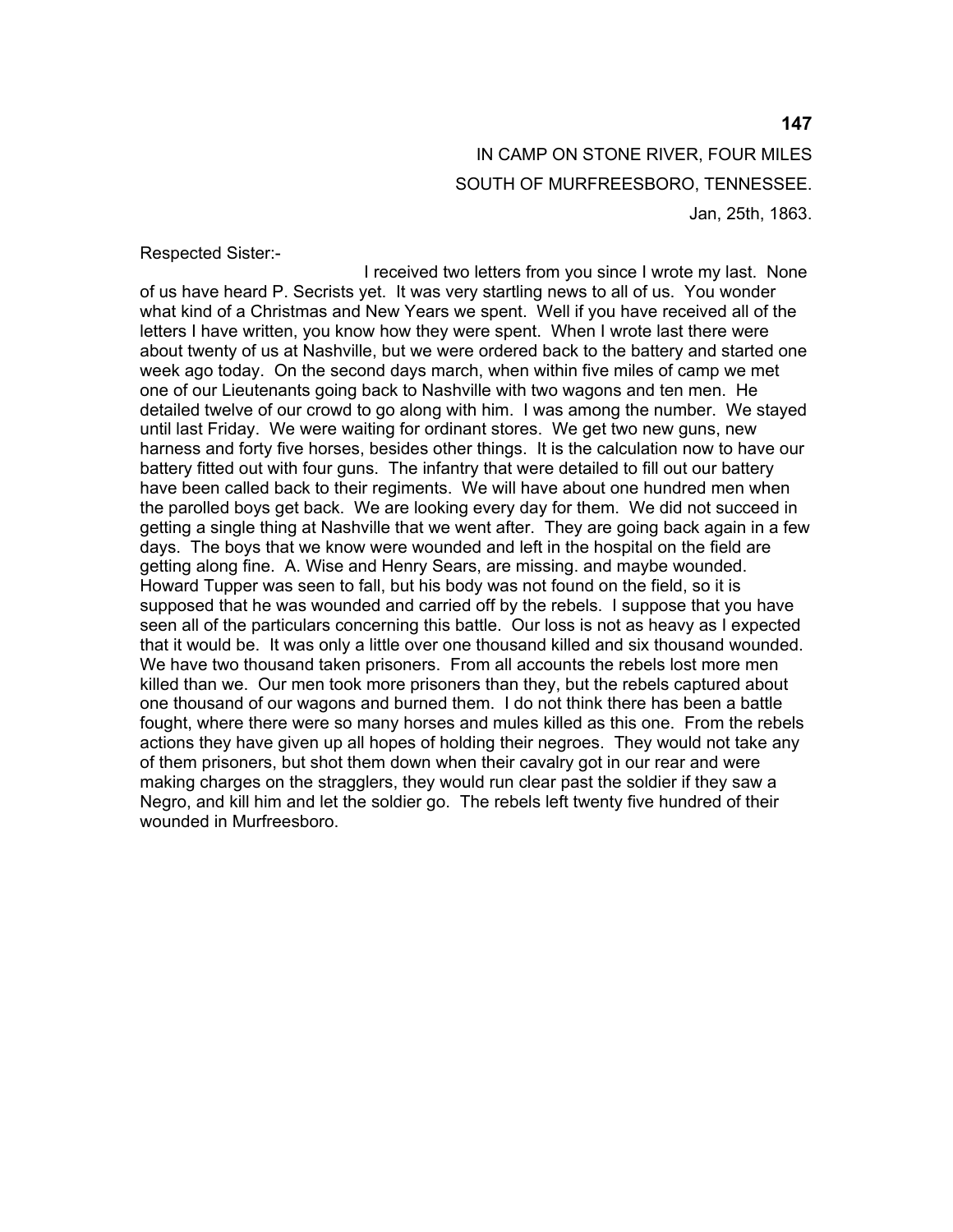There is no use of me trying to describe this battle field. It will never be done by living man, and I think I did not see the worst of it by any means. Our brigade of five regiments will not number two thousand men now. The lost of the  $19<sup>th</sup>$ . Ohio was heavy. I cannot say as the war is any nearer to a close but I know one thing that my time will soon be half out. Things look pretty dark just now. We are going to move our camp tomorrow. We are now in an open stubble field and there is plenty of mud. It rained most of yesterday but is quite pleasant and warm today.

 How does it come that they can raise such large parties yet. If the young men are so plenty yet I would be in favor of having our army increased a little, so six hundred thousand. I guess the north could stand it. I hear the people say that have just come from the north that they would not know that there was a war in our country if it was not for the papers. The people of the north have but little idea of the evils of the war. I wonder if it would not be a good thing to make the north more in earnest in their work? If the rebels were to make their way into Ohio and Pennsylvania and shell Cincinnati and Pittsburg and burn them to the ground; this is just the reason that the rebels fight so well.

No more at present.

 From your brother, A. S. Bloomfield.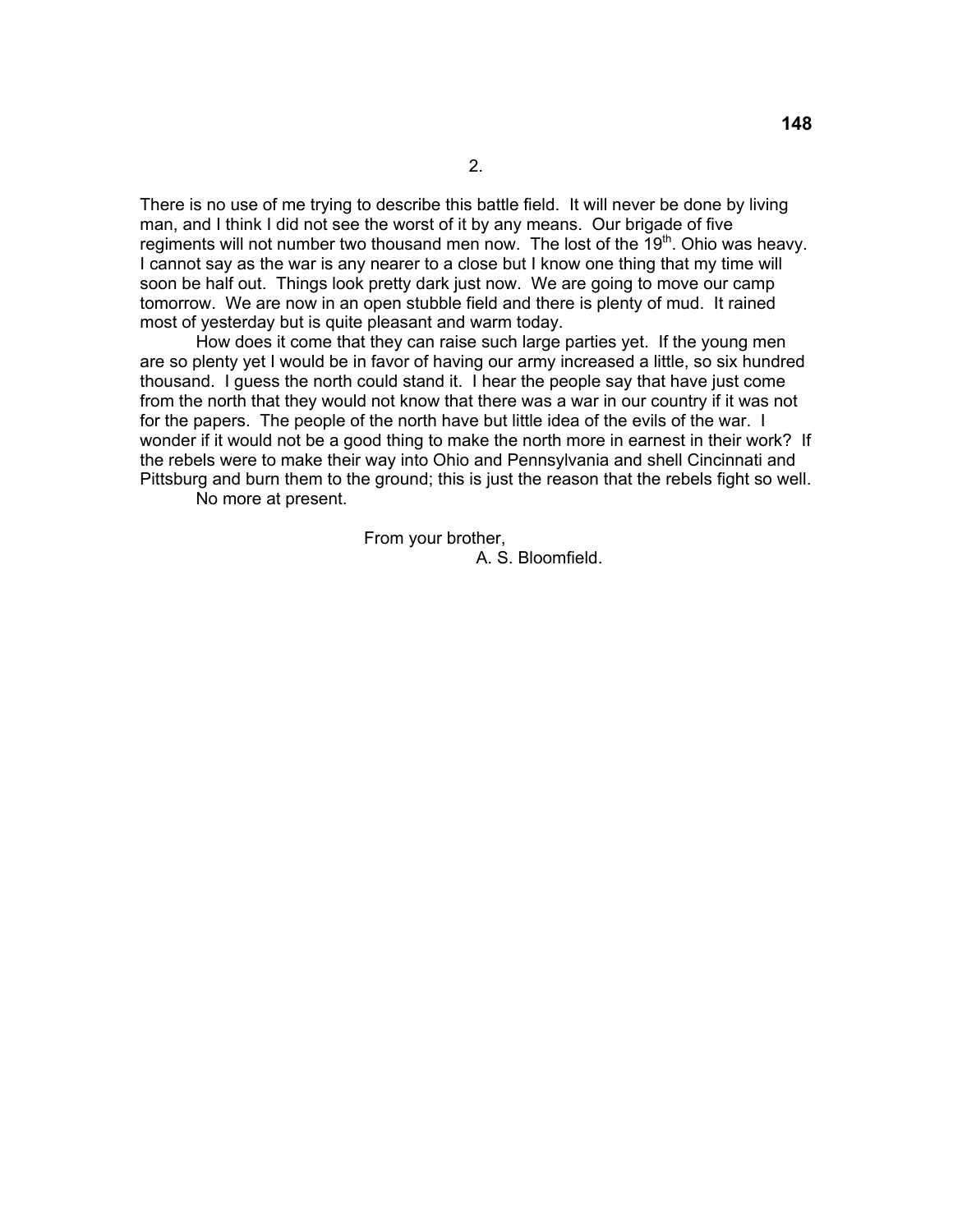IN CAMP ON STONE RIVER, FOUR MILES SOUTH OF MURFREESBORO, TENNESSEE. Jan, 25th, 1863.

Respected Parents:-

 I suppose you have heard that I was sick. I told Lewis Maxwell to write to you when they brought me away and let you know how and where I was. I think I have been here ten days. I was quite sick for five days before they brought me here. My disease was the diarrhea and fever. The fever is broken now. The doctor said I was getting along so well he would not give me medicine today.

 I can sit up two or three hours at a time and can walk around a little. There is one of the boys with me who belongs to the same detachment that I do.

 You must not fret yourselves about me. We have good messes and get pretty good food I guess for the sick.

 The whole army is advancing except one division left behind to garrison the fort. Our brigade had the advance the first day and had to drive them out of a gap. Our brigade lost some officers and a few privates. There was quite a number of wounded. Our battery did some firing. The wounded were brought to this hospital.

 It has been raining every day since they started. There are two other boys out of the same brigade in the same tent with me. I cannot say how long I will have to stay here, but I guess you can send the answer to this on here. Direct:--

> General Field Hospital near Murfreesboro, Tenn. Ward A., Tent 4.

 I cannot think of any more at present. Hope these few lines may find you all in better health than I. Oh, yes I received a letter from Celestine about twenty minutes before they started away to the hospital.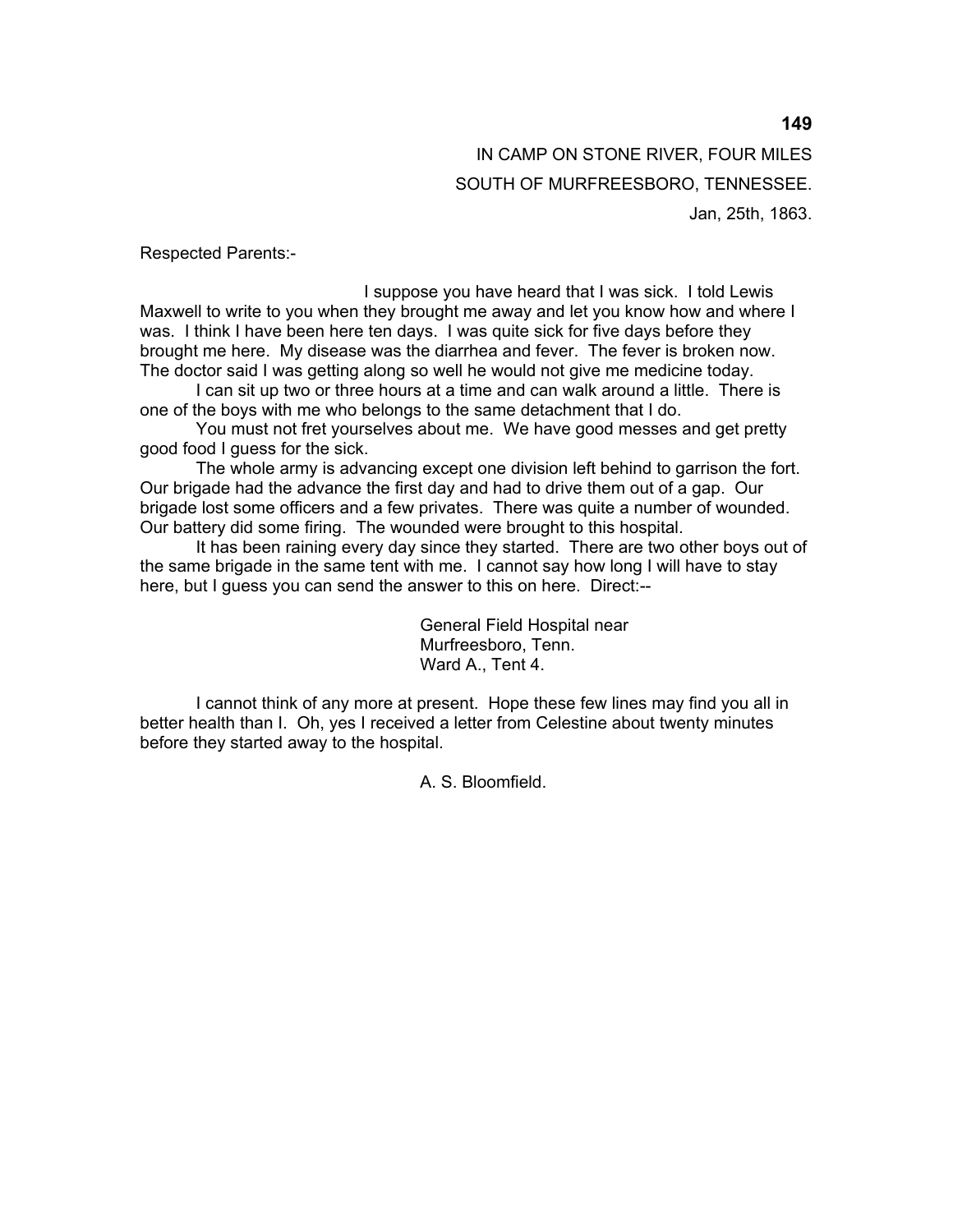IN CAMP AT NASHVILLE. Feb, 10th, 1863.

Respected Father:-

 It has been nearly three weeks since I have written home. I have been putting it off thinking we would be put back to camp. When I wrote last we were out to the front but we were there only two days when our Lieut. Got his papers and requisitions to go back and draw the things he wanted. Twenty-five of the boys were detailed to go along. We have been gone sixteen days with fair prospects of staying a week longer. We have two new brass, twelve pound smooth bores as good as are used. Also a batter and forge wagon, and new harness. We are now waiting for hoses. We want forty five. We expected them here day before yesterday on the fleet that cam up. They arrived on Sunday. It consisted of seventy five river steamers. They were escorted by four gun boats. They also brought fifteen thousand reinforcement for this army. Some where from Western Virginia. They say there were nine batteries along. I only saw four. The remaining part of the boats were loaded with army supplies. Among the batteries is the  $9<sup>th</sup>$ . Ohio. I found William Hickman with them. He looks almost as old as you. We are expecting more boats up in a few days with artillery horses on. The railroad is to be finishing to Murfreesborough this evening. I cannot say what is going on out to the front but I guess it is pretty quiet. I suppose you will learn all the particulars of the fight at Fort Donaldson before you receive this. From what I learn it was very hot there for several hours. I think the rebels had better give up for this makes the third time they have been whipped at that point. Major Cotter has not gotten back with the exchange boys. We look every day for them. No doubt you have heard that Levi McGregory was killed in the fight at Murfreesborough. The last forty days have been the easiest time I have experienced since I have been soldiering. I weight more than I ever did before. We have plenty of rations and nothing to do. I think from all of the preparations going here and elsewhere that our men intend to make a desperate blow between now and next June at the rebellion.

 Old Rosy has exchanged nearly all of the six pound smooth bores for twelve pounders. He has also a splendid pontoon frame consisting of about one hundred wagons each wagon made expressly to carry one pontoon. There are enough to pontoon the Tennessee river. There are also several wagons loaded with timber all ready to set these up in order to cross small streams. I have heard some say that they thought this army was going to make a junction with the north Carolinia army when we move.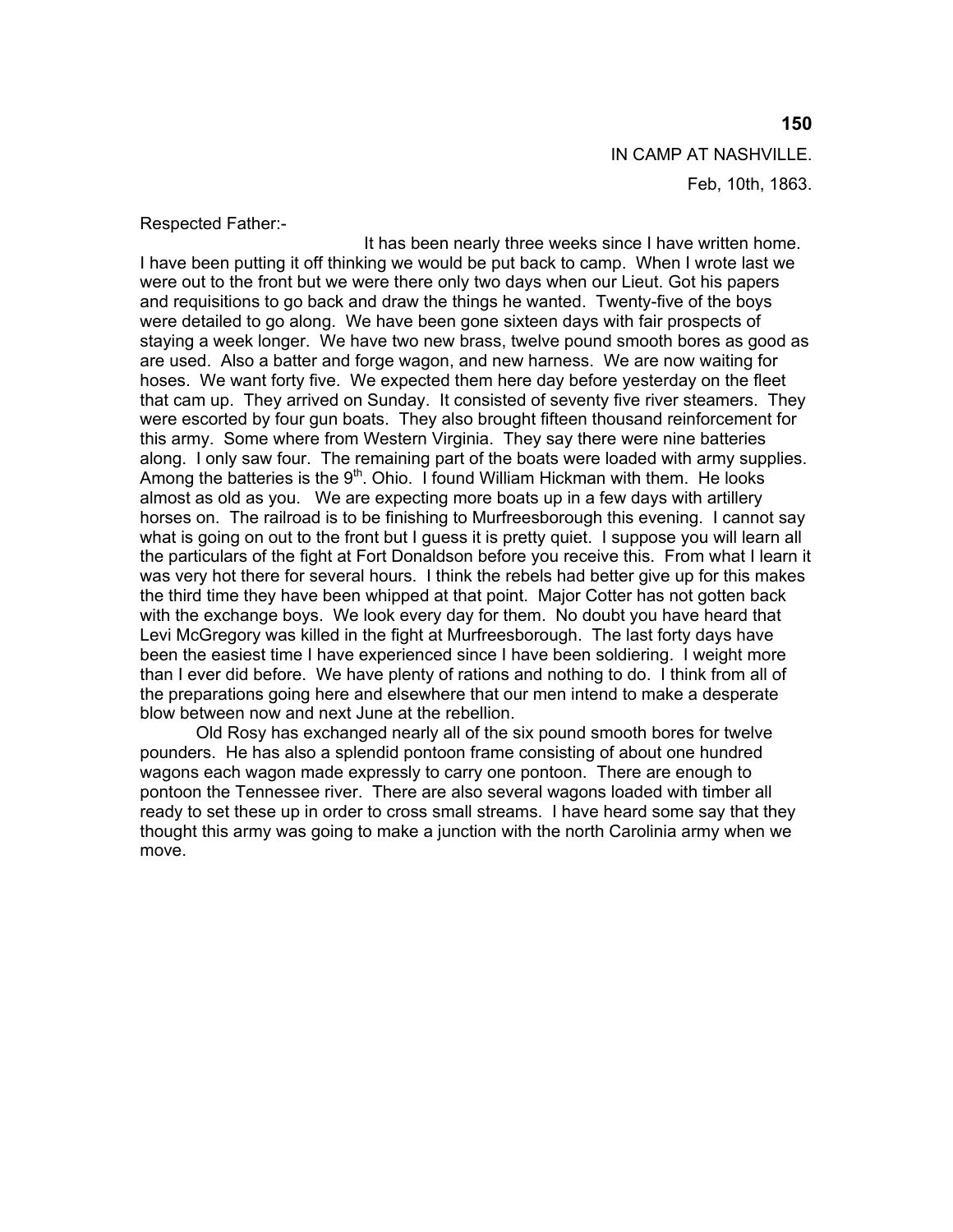I think they had better send that famous army of the Potomac army to the west and let some of the western boys go there. General Bragg told his men before they went into the fight at Murfreesborough that they were going to fight a man that had never been whipped. After the fight he told his men that they had the old dutch fool whipped, but he did not know it. He is a kind of a man for a General, at least his army has full confidence in him.

Father I believe we have found one good loyal man in this City. His name is John Trimball. He is a United State officer and is appointed to attend to the confiscating of the rebel property in this City. He is the best lawyer in the state and is worth \$150,000.00 He free all of his slaves last Christmas. He says they were worth fifteen thousand dollars. He was in the State Legislature when the rebellion broke out and was the only one out of twenty five that stood by the stars and stripes.

He is full blooded southern and is sociable and common and is in every way a gentleman. He sends us corn bread twice a day. He also keeps us supplied with the latest papers. He takes the New York Tribune. It is raining this river. The river is middling low at present.

No more at present,

From your son,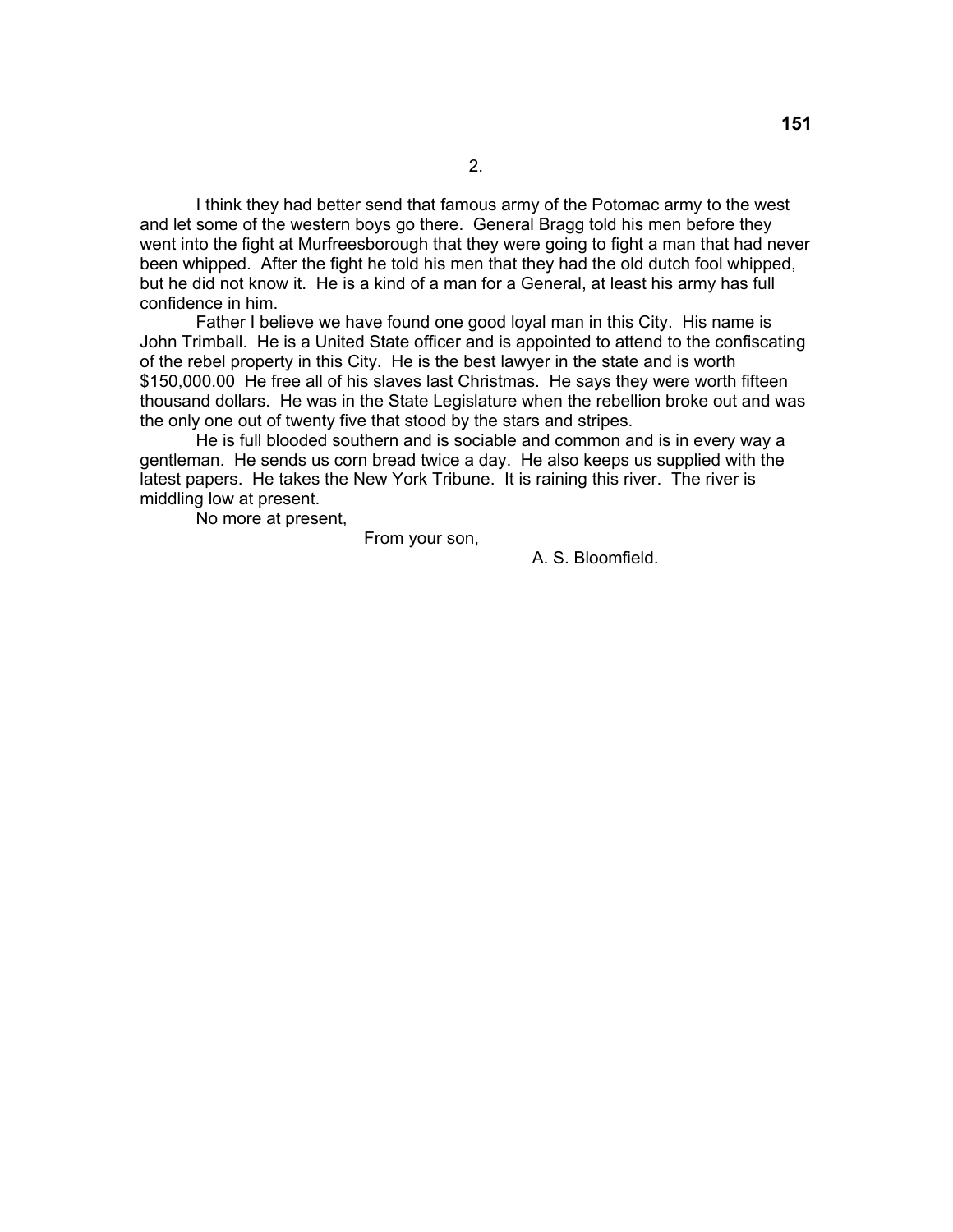# IN CAMP FOUR MILES SOUTH OF MURFREES-BOROUGH, TENNESSEE. Feb, 24th, 1863.

Respected Father:-

I received your letter dated the  $26<sup>th</sup>$  of Jan, last evening. I was glad to learn that you are not discouraged yet. I know that our army is injured very much by disloyal men in the north. Yes, women too. I wish all such people lived in Tennessee or some other state where the army has passed through. They might change their opinion, and if they did not they would not dare open their mouths. You say you suppose soldiering has lost all of its novelty for me by this time, and has become a solemn reality. I will have to admit that it has, but nevertheless I am not in the least discouraged yet, though it has lasted longer than I thought it would at the time of enlisting. I am still in hopes that the day is not far distant when the last gun is fired in this ward. I look at the cause today the same as I did eighteen months ago, and when my three years are out I shall come home and see my relatives and friends, and then I shall be ready for another three years if any help is needed. When I heard of such men as Dave Stallsmith acting as he done in the north it makes my blood boil. I am almost ready to centure the people at Randolph as a pack of cowards afraid to raise their hands against one poor miserable treasonable impudent wretch that dare oppose the cause in which over one hunded of the sons of the two have laid down their lives to uphold., and whose bodies only mark the place where a yankee was burried. One rebel in our rear is worse than two in front. How long are the people of the north going to let such men run unpunished? I can tell you just how my feelings run. If I were at home I should feel it as a duty that I owe to the rest of my comrades in the field to shoot such a man and I would do it as quick as I would tread upon a spider were it not for the penalty of the law. As long as we have laws they must be obeyed, or they cease to be laws. I heard of such men in almost every county, and in different states, and I hear of some getting their first dose. I hope to God they may all get what they justly deserve, and that nothing less than an ounce ball. Last Sunday was General Washington's birthday. Every division in this army fired a salute of thirty six guns. When I wrote last I wrote at Nashville. We were gone four weeks and just returned yesterday. We got all that we went after. We now have four guns. The paroled boys arrived at Nashville a few days before we started back. They came out to camp with us. They are all well and as a general thing in good spirits. We are going to get two more pieces and have the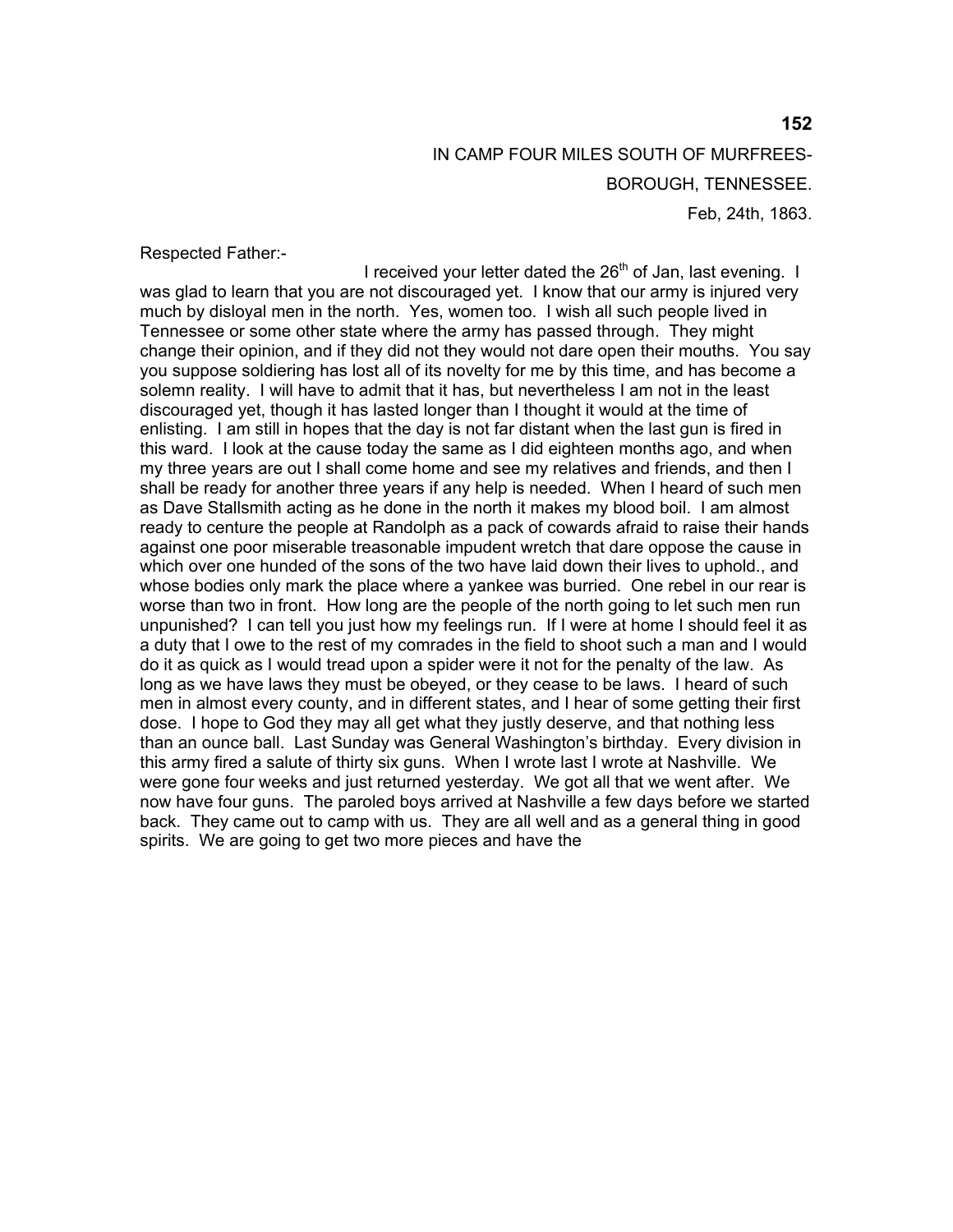battery filled up. The pay master is here now and is paying off our brigade today, but from some cause or other our battery is not going to get any pay this time. Uncle Sam owes me ten months pay. Our men are putting up some very strong fortifications around this place. They are bomb proof and in my estimation they are big little things. There is a report in camp that Vicksburg has been taken. I do not count on the news being reliable, but I hope that it may be so. I have always been in hopes that our men would make that canal do the work at that place. There was a forage train out from our division today. They came in loaded with corn and fodder. They were out eight or ten miles and were not disturbed by the rebels this time. They also brought in several good horses and mules. There are no prospects of our moving for fifteen or twenty days. I do not think there is any force this side of Chattanooga. There has been an order issued in this division that five of each company can have a furlough at once. I am thinking before any one gets started home the order will be countermanded. I do not think there is any use of any one coming down after those bodies. It is difficult or procure a pass from Nashville to the front. When we were up to Nashville I saw hundreds of northern men there trying to get passes. General Mitchel and Rosy are pretty strict with the citizens. The weather is quite mild at present. The frogs are making the air ring with their music. I think we will hear stirring news from the river forces soon as I think they will make a desperate effort open the Mississippi this spring. We thought one year ago that it was possible to open it last spring, but you see we did not do it. You spoke about sending papers to me. I would like one once in a while. I received Thomas' letter yesterday.

From your son,

A. S. Bloomfield.

2.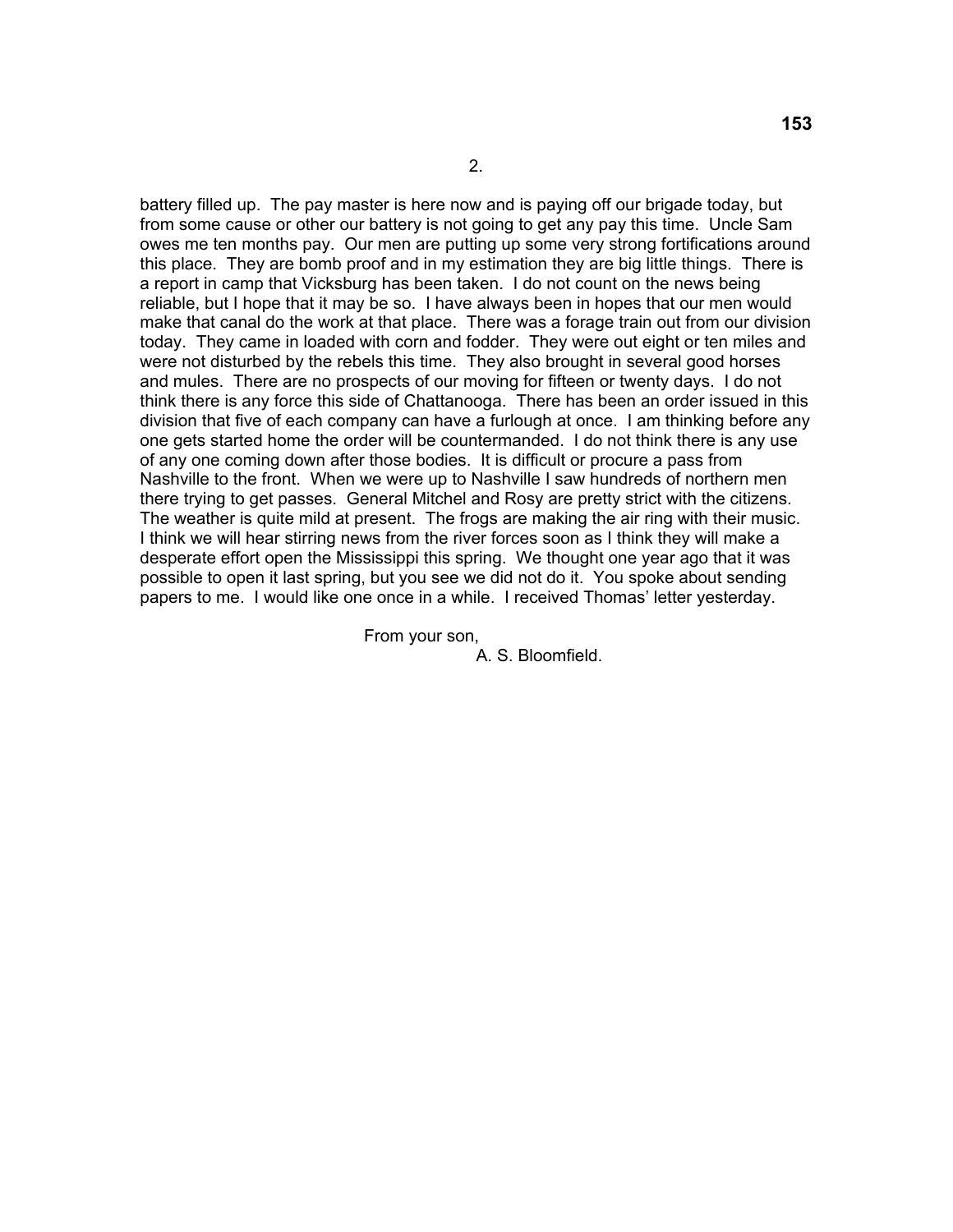Respected Brother and Sister:-

Gertie I received your letter than you wrote on the  $22<sup>nd</sup>$  of last month, yesterday and was glad to receive such late news from home. Received one from Thomas some time ago. This must do for an answer to both. I do not think it has been so cold here as it was at Camp Wood last winter. Winters pass off here and we hardly know it. Today is one of our winters here. It occasionally snows xxx a little and a chilly wind is blowing. One year ago day before yesterday we crossed the Cumberland at Nashville, and by the fifteenth of this month peach trees were in full bloom. They are more backward this spring. I can see an improvement in your writing. I am in hopes that both of you have made good use of school this winter. Thomas, I suppose the conscription act is passed and more troops are to be raised. I think they will be raised by draft, and they are made between the ages of eighteen and forty five, so you will come on the list. Now I do not know that there is any disgrace to be in the draft, but I do think it is a disgrace for one to run from the draft. Now, if it should be your luck to get drafted, do not get homesick before you start. Go cheerfully and what ever you do do not get down hearted. More die in the hospitals than on the battle field. After his battle Rosy issued an order that every company should vote five our of each company for mounted infantry. I do not think they will ever have to leave. It was given to those who had made themselves conspicuous in this battle, and for their meritorous conduct. Following received the vote in our company. Martin and John Marquet, brothers; Vacquor B. Stanford; Alexander Rode; and Cyrene Whetstone. They all deserved it especially the two latter. There has also been an order issued allowing furloughs. Five per cent may be absent at once. Our brigade has been numbered different. It is now the first brigade, Johnson's division. General Wood's division has been out on a scout and captured several hundred rebels. We were held in readiness to reinforce them if they got into too large a nest of them. I cannot say how long we are to stay here. It is reported that we are going to move in the direction of Knoxville. Our men have lost their best Gun boat "The Queen of the West" but I notice that the rest are very active, in the various rivers of the southern states. I thought when I enlisted that I would not have to stay three years, and I continue to think so yet.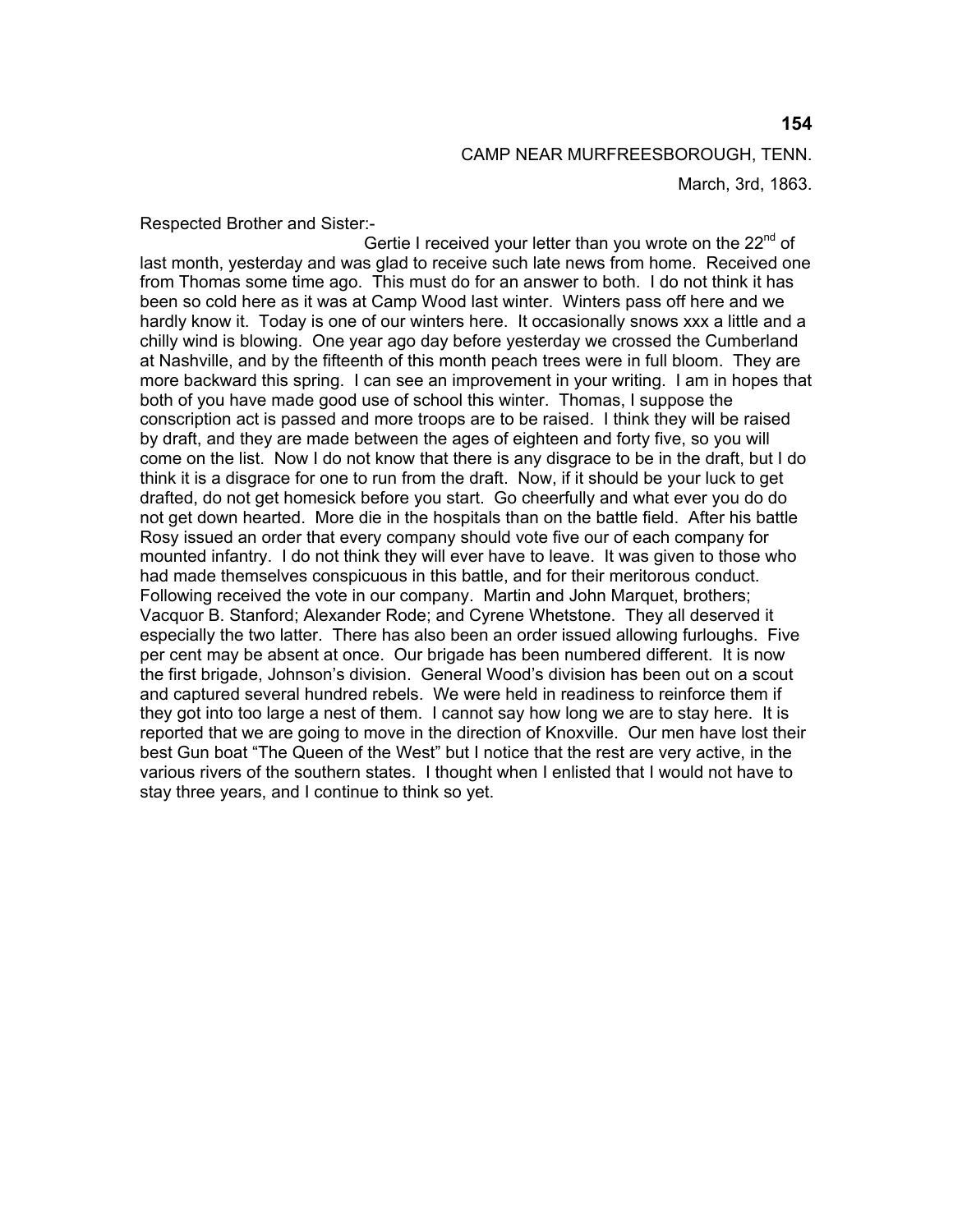The  $6<sup>th</sup>$  of this month the batties time was half out. I understand that we are to have four James Rifle guns and we are to turn over our two howitzers. Our battery then will be a very good one.

 Gertie, it does not take such coaxing to get Tommy to go over to Coopers and set up since Jennie has gotten home, does it? Let us know what is the go with the young folks around there. No more nonsense at present. Write as often as you may find it convenient.

From your brother,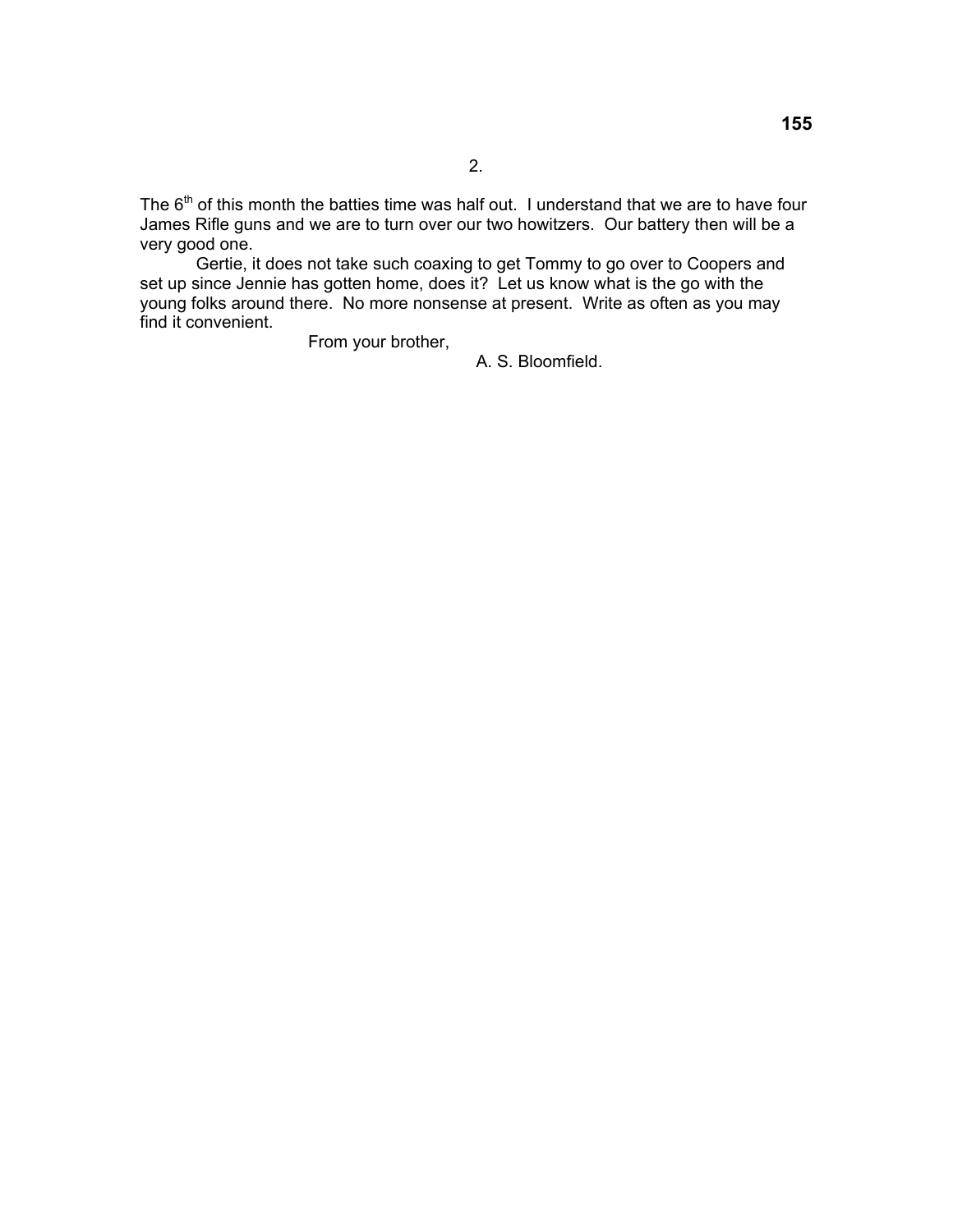Respected Sister:-

 I received your letter written some two or three weeks ago. Since I wrote home we have been soldiering for certain. Last week our brigade and battery were out foraging. We were out eighteen miles and got our wagons loaded, and got started on our way back to camp a few minutes before sundown. We got the forage inside the rebel pickets. We did not molest them nor they us. Not a shot was fired on either side. We halted on our return, made coffee and rested a while and then went on our way feeling like new men. We arrived at camp between one and two o'clock in the morning. That afternoon we received orders to draw two days rations and have them in our haversacks and to be ready to march at six the next morning. The next morning our little brigade started. We had less than two thousand men, battery and all. It should contain over five thousand. We had one company of cavalry. We took a road running nearly south and about two miles to the right of the Murfreesboro and Shelbyville pike. The road we were on was a dirt road very badly cut up. We had gone nearly ten miles when our advance came into contact with some rebel cavalry and skirmishing commenced. We drove them about four miles. and about one mile passed a small village by the name of Middletown. At this place their force was encamped. It consisted of five hundred cavalry. They fought hard. They were the most stubborn lot of men that we had ever met with. Our loss was two wounded and none killed. The rebels left eleven dead on the field, and about fifteen wounded. Not doubt others made their escape. The  $32^{nd}$ . And 39 Indiana made several charges on them. Our battery fired ten shots. Not a man was hurt in the battery. At the same time there was a force on the pike that routed them and drove them from a very strong position on a hill. We fell back about four miles and encamped in a cedar thicket for the night. It rained nearly all day and the men with horses were much fatigued. It rained nearly all night. We were awakened at three o'clock, or before, and we started off in the rain, mud and water. Among the rest of the disadvantages, it was uncommonly dark. But occasionally things were lit up by a streak of lightning which made it only so much drearier after. I think the mud and water would average about a foot deep. I believe with all this misery and suffering that on such occasions there are more jokes cracked than on any others.